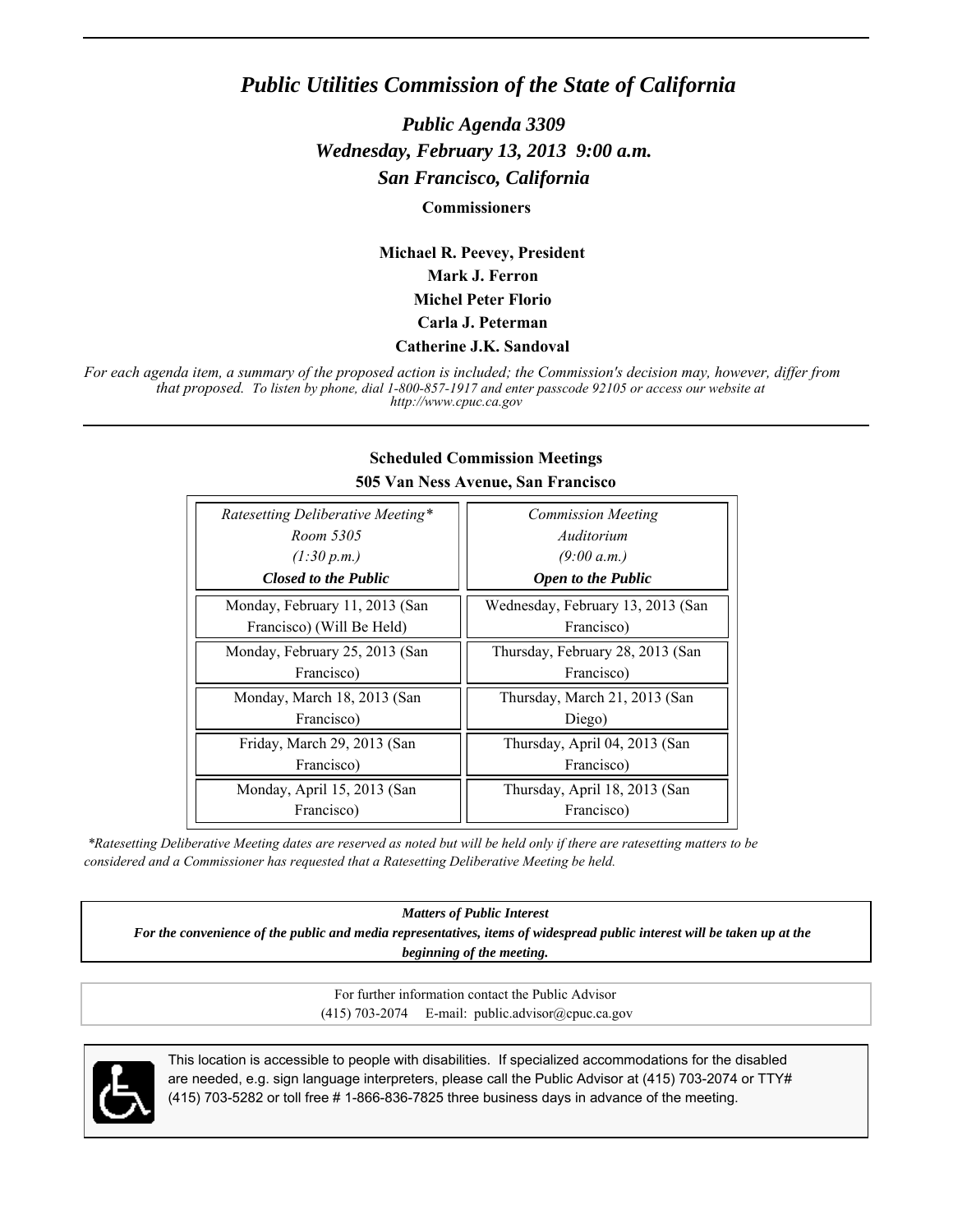### **PUBLIC COMMENT**

**The following items are not subject to public comment:** *ublic Agenda 3309*<br> **PUBLIC CONTINENT CONTINUISE:**<br> **•** All items on the closed session agenda.<br>
• 16, 17

- *ublic Agenda 3309*<br>
The following items are not suby<br> **· All items on the closed sessic<br>
<b>· 16, 17**<br> **Public Comment:**
- 

#### **Public Comment:**

### **Consent Agenda**

*Items shown on the Consent Agenda will be taken up and voted on as a group in one of the first items of business of each Commission meeting. Items may be removed from the Consent Agenda for discussion on the Regular Agenda at the request of any Commissioner prior to the meeting.*

#### **Consent Agenda - Orders and Resolutions**

#### 1 **Preliminary Categorizations and Hearing Determinations for**  [11843] **Recently Filed Formal Applications**

Res ALJ 176-3309

### **PROPOSED OUTCOME:**

® Ratification of preliminary determination of category for proceedings initiated by application. The Preliminary determinations are pursuant to Rule 7.1 of the Commission's Rules of Practice and Procedure.

## **ESTIMATED COST:**

® None.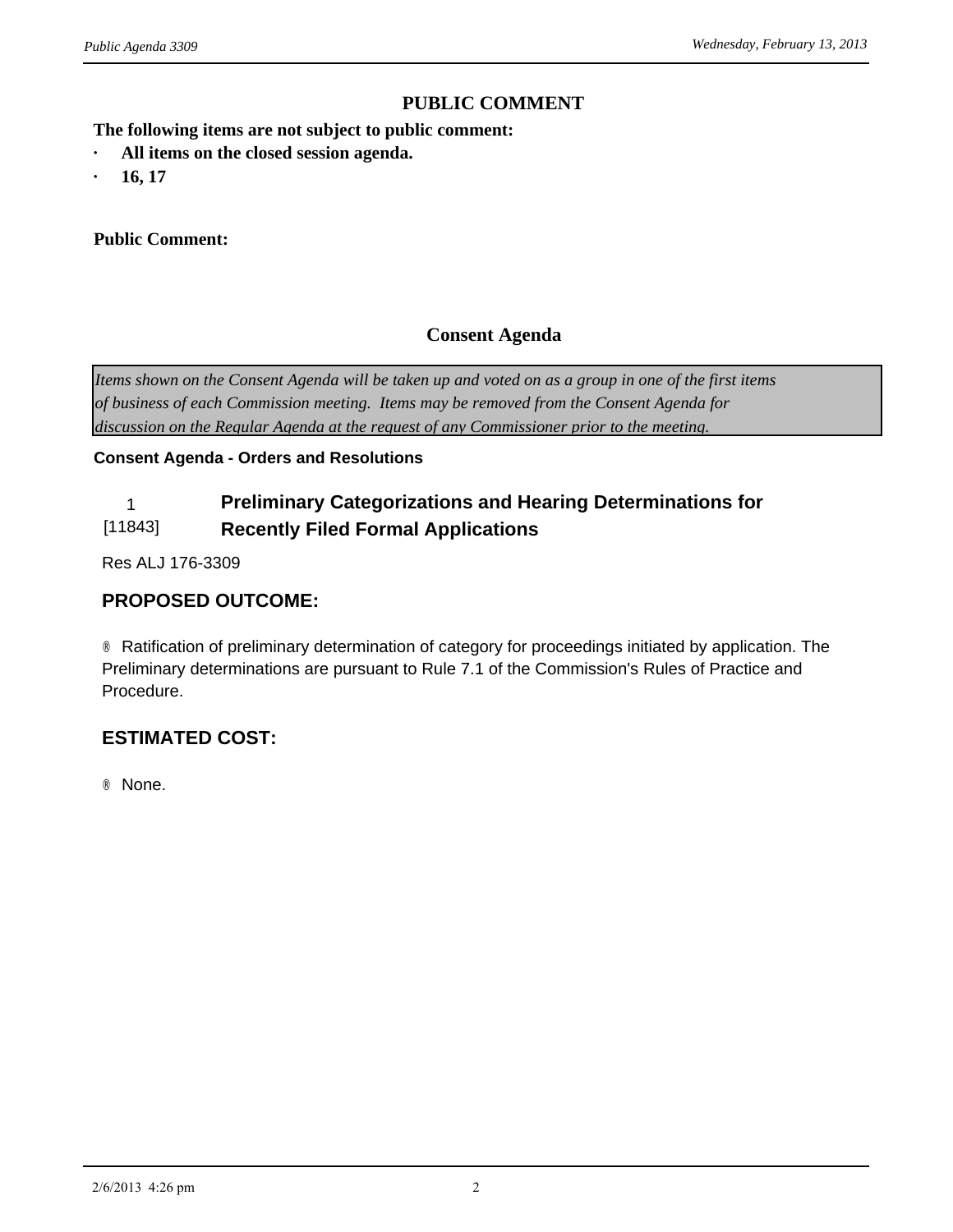## 2 **Refunds of Overcharges**

[11753]

A08-09-024, C08-03-021, C09-02-007, C09-03-027 - Related matters.

Application of San Pablo Bay Pipeline Company LLC for Approval of Tariffs for the San Joaquin Valley Crude Oil Pipeline.

## **PROPOSED OUTCOME:**

® Orders Shell Entities to pay refunds to independent shippers for the period April 1, 2005, to July 1, 2011.

® Closes the proceeding.

## **SAFETY CONSIDERATIONS:**

® It is the utilities' responsibility to adhere to all Commission rules, decisions, General Orders and statutes including Pub. Util. Code Section 451 to take all actions "…necessary to promote the safety, health, comfort, and convenience of its patrons, employees, and the public."

## **ESTIMATED COST:**

® \$104 million.

(Comr Peevey - ALJ Bemesderfer) <http://docs.cpuc.ca.gov/SearchRes.aspx?docformat=ALL&docid=46452309>

*Pub. Util. Code § 311 – This item was mailed for Public Comment. Pub. Util. Code §1701.1 -- This proceeding is categorized as Ratesetting.* Agenda 3306, Item 24 12/20/2012 (Staff); Agenda 3307, Item 9 1/10/2013 (Staff); Agenda 3308, Item 4 1/24/2013 (Staff)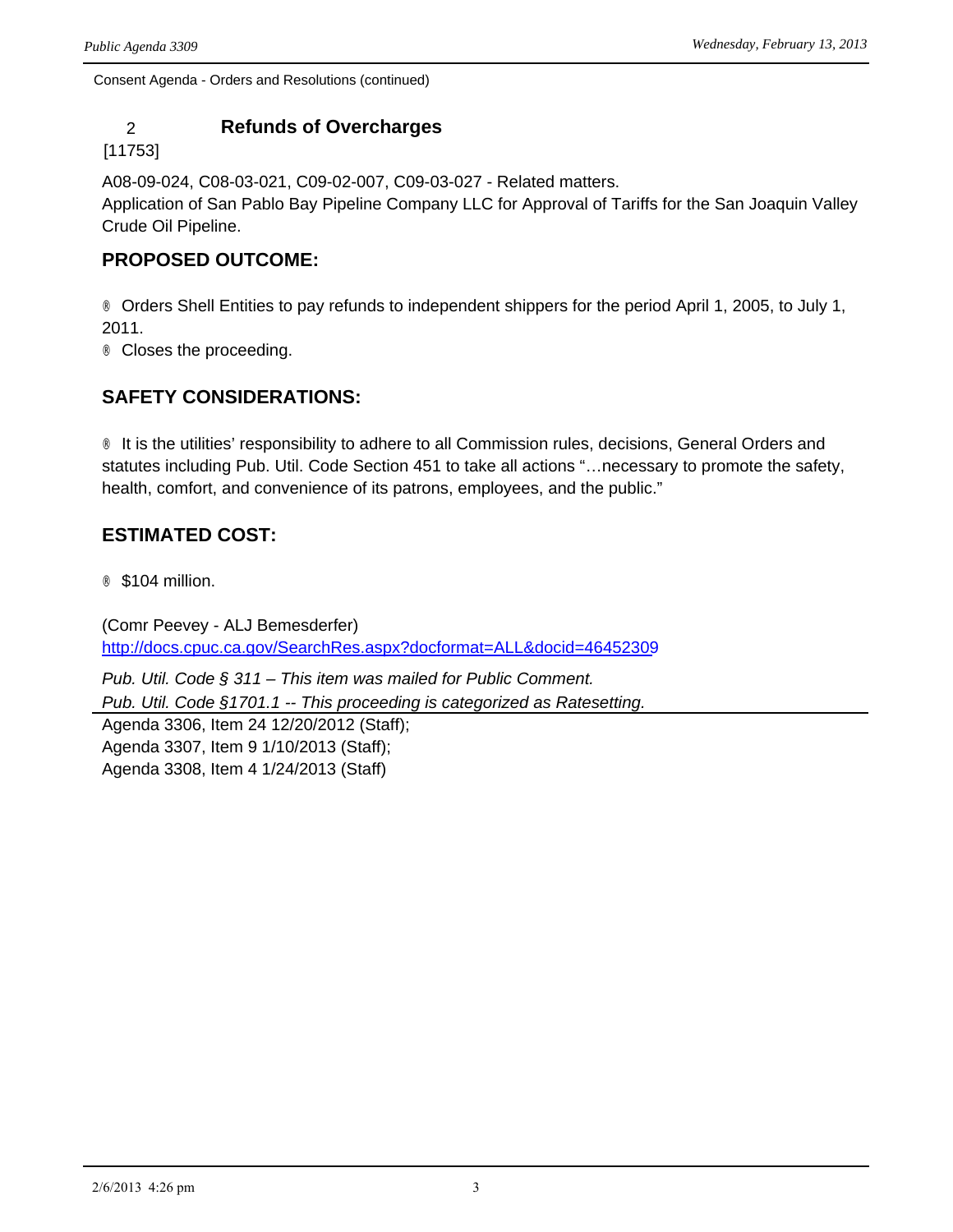# 3 **Division of Water and Audits Disposition Regarding**

#### [11789] **California American Water Company's Advice Letter**

Res W-4940, Advice Letter (AL) No. 923 filed on November 15, 2011 and AL No. 932 filed on February 27, 2012 - Related matters.

## **PROPOSED OUTCOME:**

® Affirms the Division of Water and Audit's letter of disposition rejecting California American Water Company's (Cal-Am) Advice Letter 923.

® Any future claims by Cal Am pursuant to Decision (D)10-12-016 should be accompanied by appropriate supporting documentations and mapping to the authorized projects in D10-12-016. ® Cal Am's claim for \$236,516 including \$4,011 for Allowance for Funds Used During Construction (AFUDC), to be added to rate base is disallowed without prejudice.

® Cal Am may transfer to rate base \$480,105 which includes AFUDC of \$8,152 within 5 days after effective date of this Resolution.

® Authorizes Cal Am to file a supplement to Advice Letter 932 to modify the tariff sheets (6284-W through 6288-W) for the Monterey Tariff District and to reflect the transfer to rate base of the amount authorized in Ordering Paragraph No. 3.

® New rates to be effective 5 days after filing of the supplement to AL 932 subject to approval or rejection by DWA consistent with this Resolution.

## **SAFETY CONSIDERATIONS:**

® It is the utility's responsibility to adhere to all Commission rules, decisions, General Orders and statutes including Pub. Util. Code Section 451 to take all actions "…necessary to promote the safety, health, comfort, and convenience of its patrons, employees, and the public."

## **ESTIMATED COST:**

® \$480,105.

<http://docs.cpuc.ca.gov/SearchRes.aspx?docformat=ALL&docid=48431347>

*Pub. Util. Code § 311 – This item was mailed for Public Comment.*

Agenda 3307, Item 11 1/10/2013 (Staff); Agenda 3308, Item 5 1/24/2013 (Staff)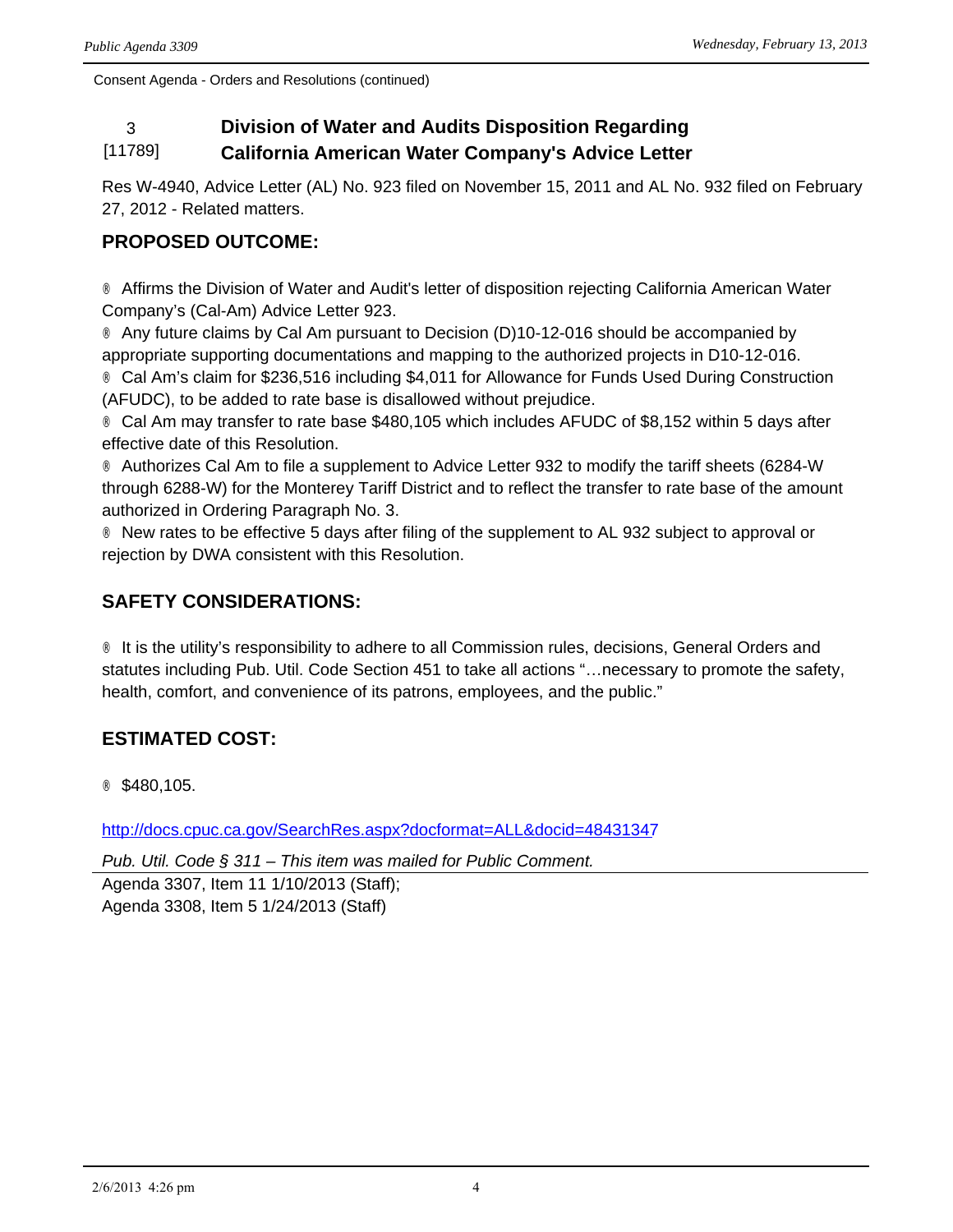#### 4 **Cold Springs Water Company's General Rate Increase to**  [11807] **Produce Additional Annual Revenue for Test Year 2012**

Res W-4941, Advice Letter 57 filed on April 25, 2012 - Related matters.

## **PROPOSED OUTCOME:**

® To file a supplemental Advice Letter (AL) with the revised rate schedule attached to the Resolution as Appendix B.

® Adopts the quantities in Appendix D used to develop the Division of Water and Audit's recommendations.

® Authorizes the utility to file a Tier 2 AL within 30 days from effective date of resolution to collect over a twenty-four month period the under-collected revenues from April 25, 2012, the interim rate date, to the effective date of the new rates established in this Resolution.

## **SAFETY CONSIDERATIONS:**

® Authorizes a test-year revenue requirement in order to provide safe and reliable water service.

## **ESTIMATED COST:**

® \$73,471 or 35.44%.

<http://docs.cpuc.ca.gov/SearchRes.aspx?docformat=ALL&docid=42170315>

*Pub. Util. Code § 311 – This item was mailed for Public Comment.*

Agenda 3308, Item 7 1/24/2013 (Staff)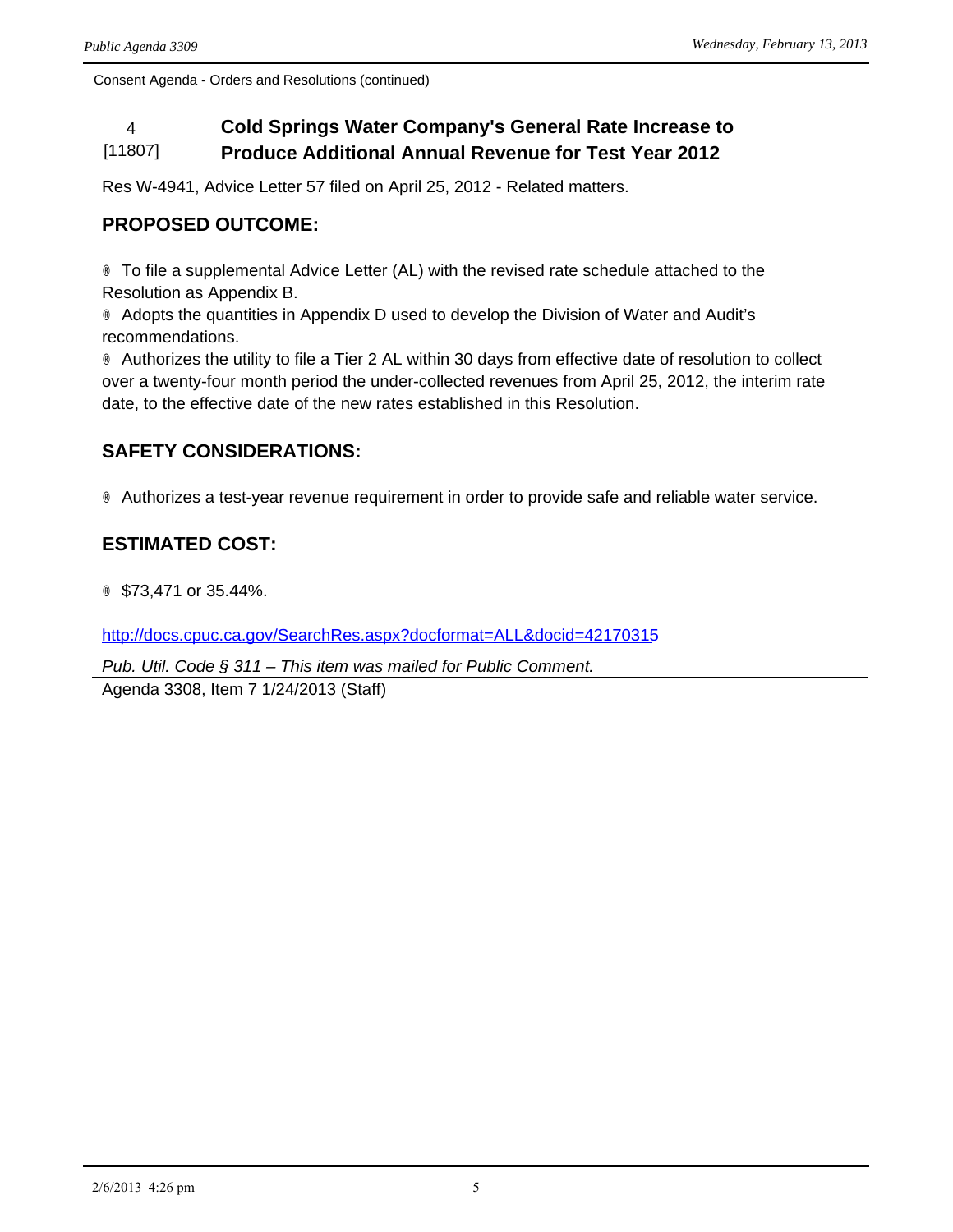## 5 **Petition for Modification of Decision 12-08-044**

#### [11811]

A11-05-017, A11-05-018, A11-05-019, A11-05-020 - Related matters. Application of Southern California Edison Company for Approval of its 2012- 2014 California Alternate Rates for Energy and Energy Savings Assistance Programs and Budgets.

### **PROPOSED OUTCOME:**

® Denies Southern California Edison Company's Petition to Modify Decision 12-08-044, dated September 27, 2012.

## **SAFETY CONSIDERATIONS:**

® It is the utilities' responsibility to adhere to all Commission rules, decisions, General Orders and statutes including Pub. Util. Code Section 451 to take all actions "…necessary to promote the safety, health, comfort, and convenience of its patrons, employees, and the public."

## **ESTIMATED COST:**

® None.

(Comr Sandoval - ALJ Kim) <http://docs.cpuc.ca.gov/SearchRes.aspx?docformat=ALL&docid=46468938>

*Pub. Util. Code § 311 – This item was mailed for Public Comment. Pub. Util. Code §1701.1 -- This proceeding is categorized as Ratesetting.* Agenda 3308, Item 8 1/24/2013 (Peevey)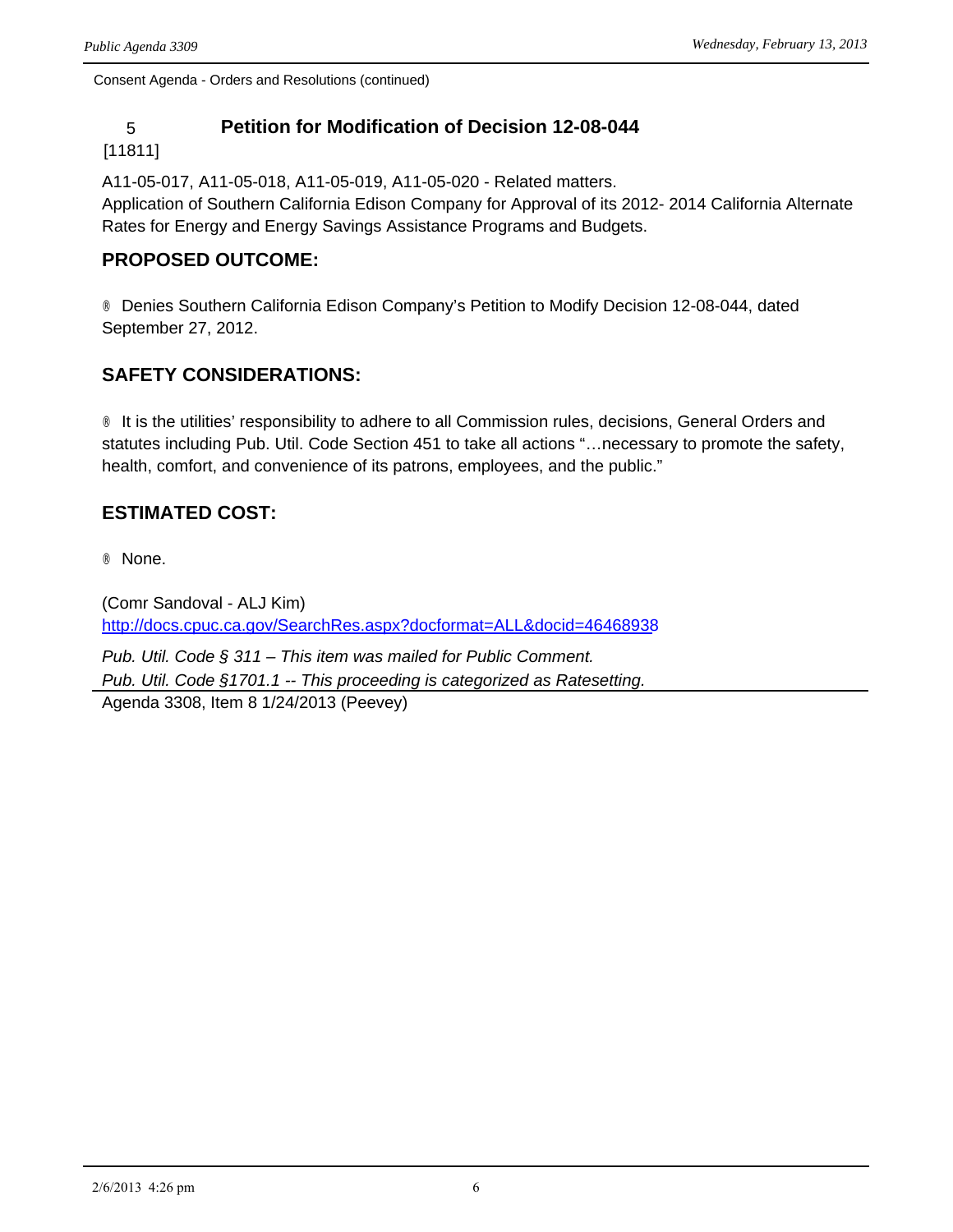#### 6 (Rev.) [11844] **City of Davis to Construct an At-Grade Pedestrian and Bicycle Crossing**

#### A11-08-014

Application of the City of Davis to Construct one new at-grade pedestrian and bicycle crossing at the main train station platform access in the vicinity of Mile Post No. 76.0, and an emergency-access only private crossing in the vicinity of Mile Post 76.3 of the Union Pacific Railroad Company in the City of Davis, County of Yolo, State of California.

### **PROPOSED OUTCOME:**

® Denies the City of Davis's application to construct an at-grade pedestrian and bicycle crossing across the Union Pacific Railroad Company railroad.

® It is not possible to construct the proposed at-grade crossing in a manner that will ensure safe use.

® Closes the proceeding.

## **SAFETY CONSIDERATIONS:**

® The proposed decision denies the application because, among other things, there is overwhelming evidence that an at-grade crossing cannot be designed to eliminate potential safety hazards.

### **ESTIMATED COST:**

None.

(Comr Florio - ALJ Yacknin) <http://docs.cpuc.ca.gov/SearchRes.aspx?docformat=ALL&docid=42159318>

*Pub. Util. Code § 311 – This item was mailed for Public Comment. Pub. Util. Code §1701.1 -- This proceeding is categorized as Ratesetting.* 02/05/2013 - This revision was not shown on the Agenda mailed to the public.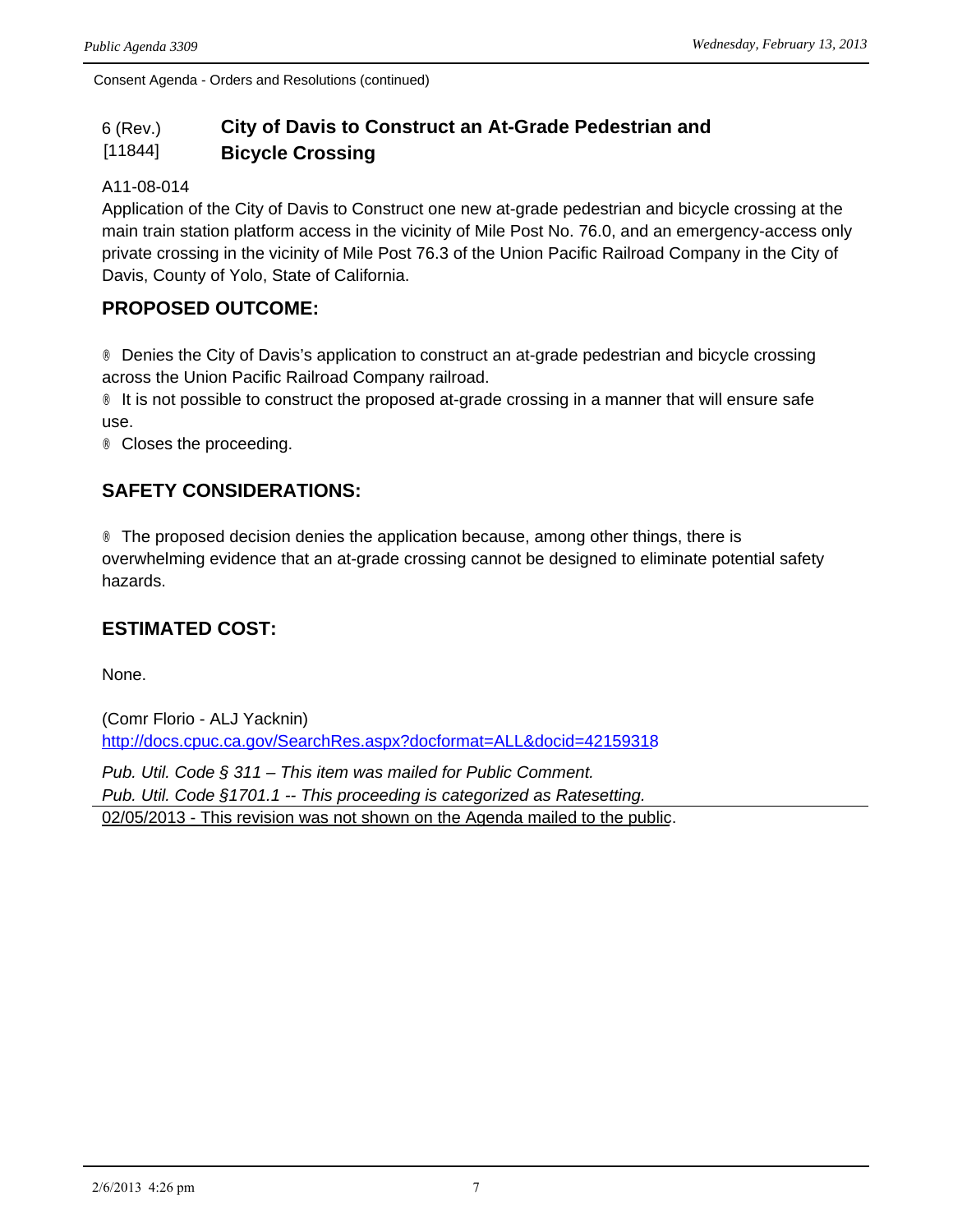#### 7 **Southern California Edison Company's Sale of Surplus**  [11852] **Sulfur Dioxide Credits Allocated to Mohave Generating Station**

#### A06-12-022

Application of Southern California Edison Company Regarding the Distribution of SO2 Allowance Sale Proceeds Related to the Suspended Operation of Mohave Generating Station.

## **PROPOSED OUTCOME:**

® Sets a process for the use of proceeds from the sale by the applicant, Southern California Edison Company (SCE) of sulfur dioxide emission allowances allocated to it pursuant to Title IV of the federal Clean Air Act that have been rendered surplus by the termination of operations at the Mohave Generating Station in Laughlin, Nevada.

® The proceeds will be used as a "revolving fund" to allow projects offering to provide electricity to meet SCE's procurement obligations under the California renewables portfolio standard (RPS) program to post early-stage deposits and development security payments necessary for participating in SCE's RPS procurement process, so long as the projects also provide economic benefits to the Hopi Tribe and/or the Navajo Nation, pursuant to criteria set by this decision. ® Closes the proceeding.

## **SAFETY CONSIDERATIONS:**

® The generating facility to which the sulfur dioxide allowances whose disposition is directed by this decision are allocated has been closed and is being dismantled.

## **ESTIMATED COST:**

® None.

(Comr Peevey - ALJ Simon) <http://docs.cpuc.ca.gov/SearchRes.aspx?docformat=ALL&docid=42159877>

*Pub. Util. Code § 311 – This item was mailed for Public Comment. Pub. Util. Code §1701.1 -- This proceeding is categorized as Ratesetting.*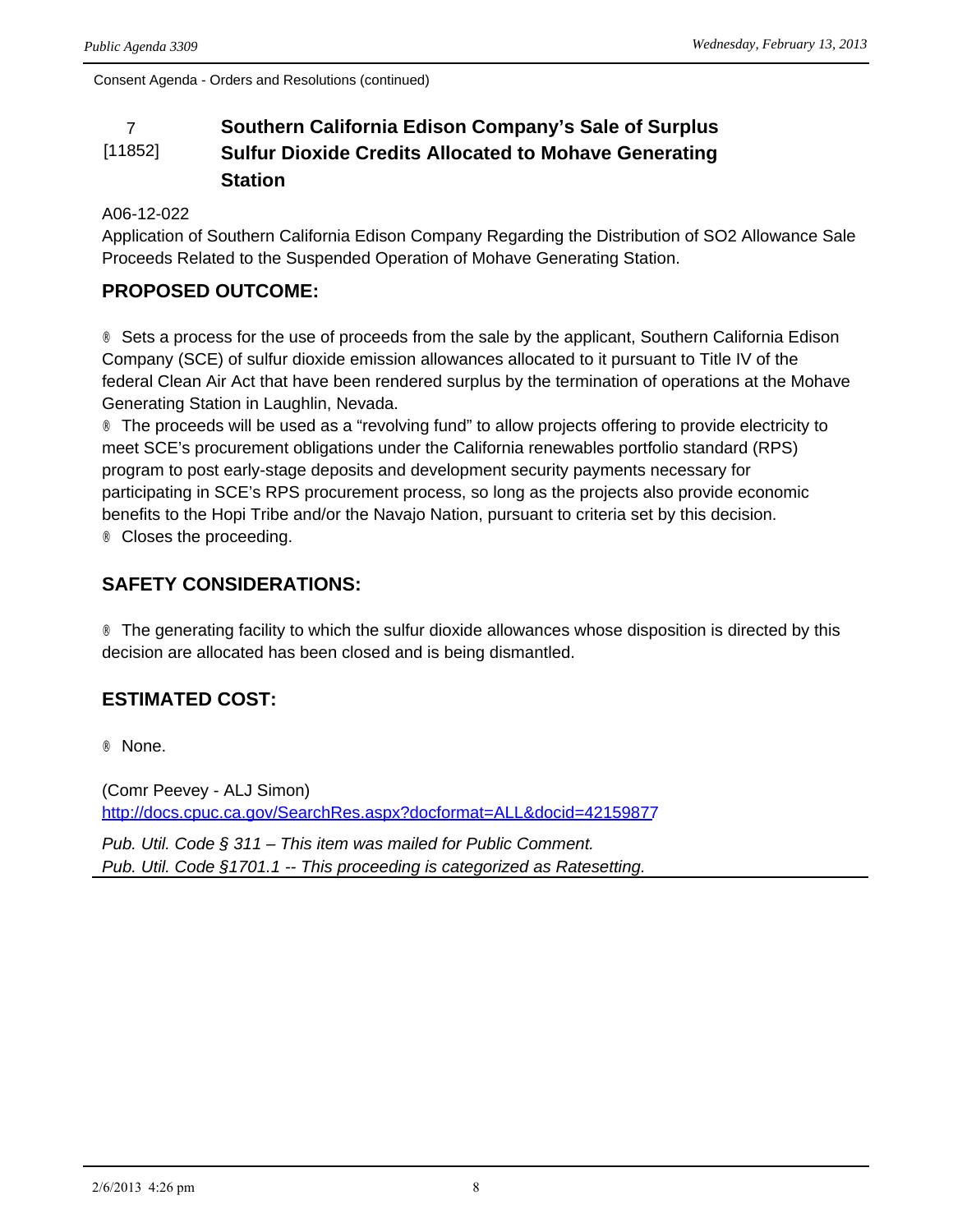## 8 **Modification of the California Solar Initiative Thermal**

#### [11855] **Program**

#### R12-11-005

Order Instituting Rulemaking Regarding Policies, Procedures and Rules for the California Solar Initiative, the Self-Generation Incentive Program and Other Distributed Generation Issues.

## **PROPOSED OUTCOME:**

® Modifies the California Solar Initiative (CSI) Thermal Program to provide incentives to process heat applications, solar cooling technologies, space heating technologies, and systems that combine multiple applications.

® The way rebates are paid is modified to create a performance-based incentive system that replaces the existing 70/30 incentive mechanism.

## **SAFETY CONSIDERATIONS:**

® The utilities shall ensure the CSI Thermal Program complies with all applicable Commission rules, decisions, General Orders and Statutes, including Public Utilities Code Section 451.

## **ESTIMATED COST:**

® This decision shall be implemented within the existing CSI Thermal Program budget.

(Comr Peevey - ALJ MacDonald) <http://docs.cpuc.ca.gov/SearchRes.aspx?docformat=ALL&docid=42158243>

*Pub. Util. Code § 311 – This item was mailed for Public Comment. Pub. Util. Code §1701.1 -- This proceeding is categorized as Quasi-Legislative.*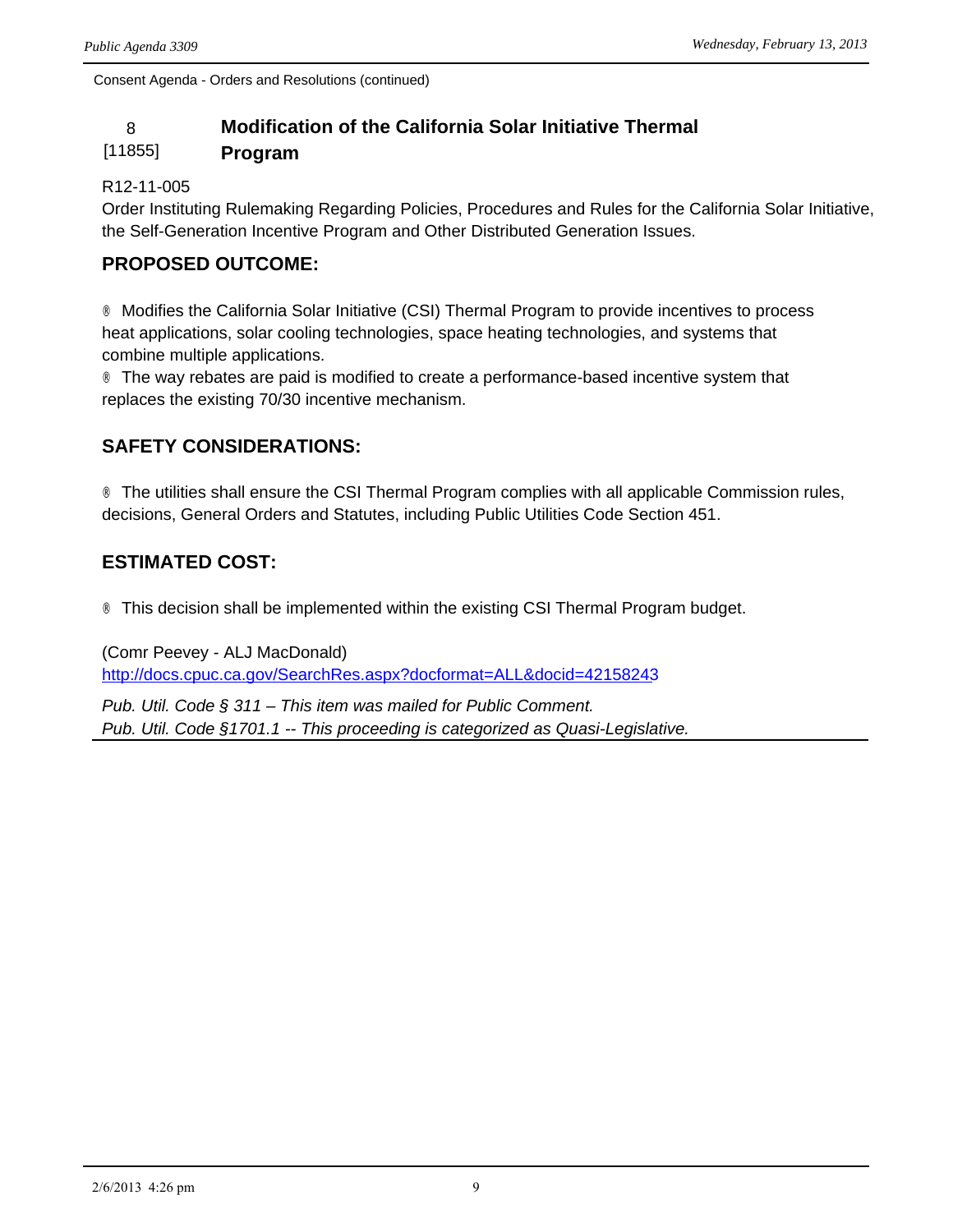#### 9 **One-Year Freeze in the California High Cost Fund-A General**  [11856] **Rate Case Schedule and Waterfall Provisions**

R11-11-007

Order Instituting Rulemaking into the Review of the California High Cost Fund-A Program.

### **PROPOSED OUTCOME:**

® Approves one year stay of General Rate Cases and one year freeze of waterfall.

## **SAFETY CONSIDERATIONS:**

® None.

#### **ESTIMATED COST:**

® None.

(Comr Sandoval - ALJ Colbert) <http://docs.cpuc.ca.gov/SearchRes.aspx?docformat=ALL&docid=42158992>

*Pub. Util. Code § 311 – This item was mailed for Public Comment. Pub. Util. Code §1701.1 -- This proceeding is categorized as Quasi-Legislative.*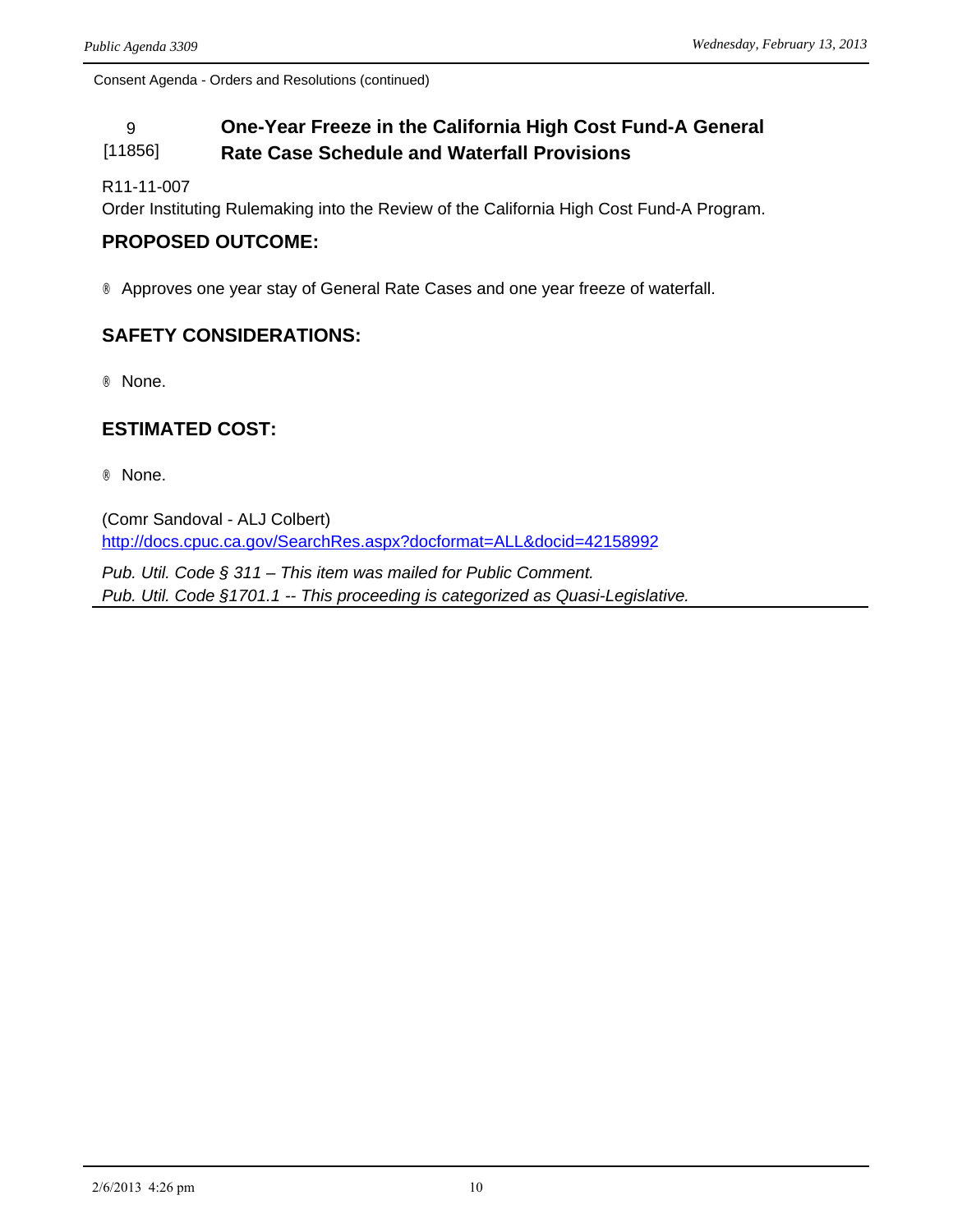#### 10 **San Diego Gas & Electric Company to Create and Modify Net**  [11857] **Energy Metering Interconnection Forms to Comply With California Law**

Res E-4561, Advice Letter (AL) 2407-E filed on October 12, 2012 and AL 2407-E-A filed on November 9, 2012 - Related matters.

## **PROPOSED OUTCOME:**

® Approves without modification San Diego Gas & Electric Company's (SDG&O) request to: ® Create the new "Net Energy Metering (NEM) Application for Interconnection for Customers with Solar and/or Wind Only Electric Generating Facilities Greater than 30 Kilowatts (kw) Up to 1,000 kw." ® Modify the "NEM Application and Interconnection Agreement for Customers with Solar and/or Wind Generating Facilities of 30 kw or Less."

® Modify the "Interconnection Agreement for NEM Renewable Electric Generating Facilities."

## **SAFETY CONSIDERATIONS:**

® None.

## **ESTIMATED COST:**

® None.

<http://docs.cpuc.ca.gov/SearchRes.aspx?docformat=ALL&docid=48400538>

*Pub. Util. Code § 311 – This item was mailed for Public Comment.*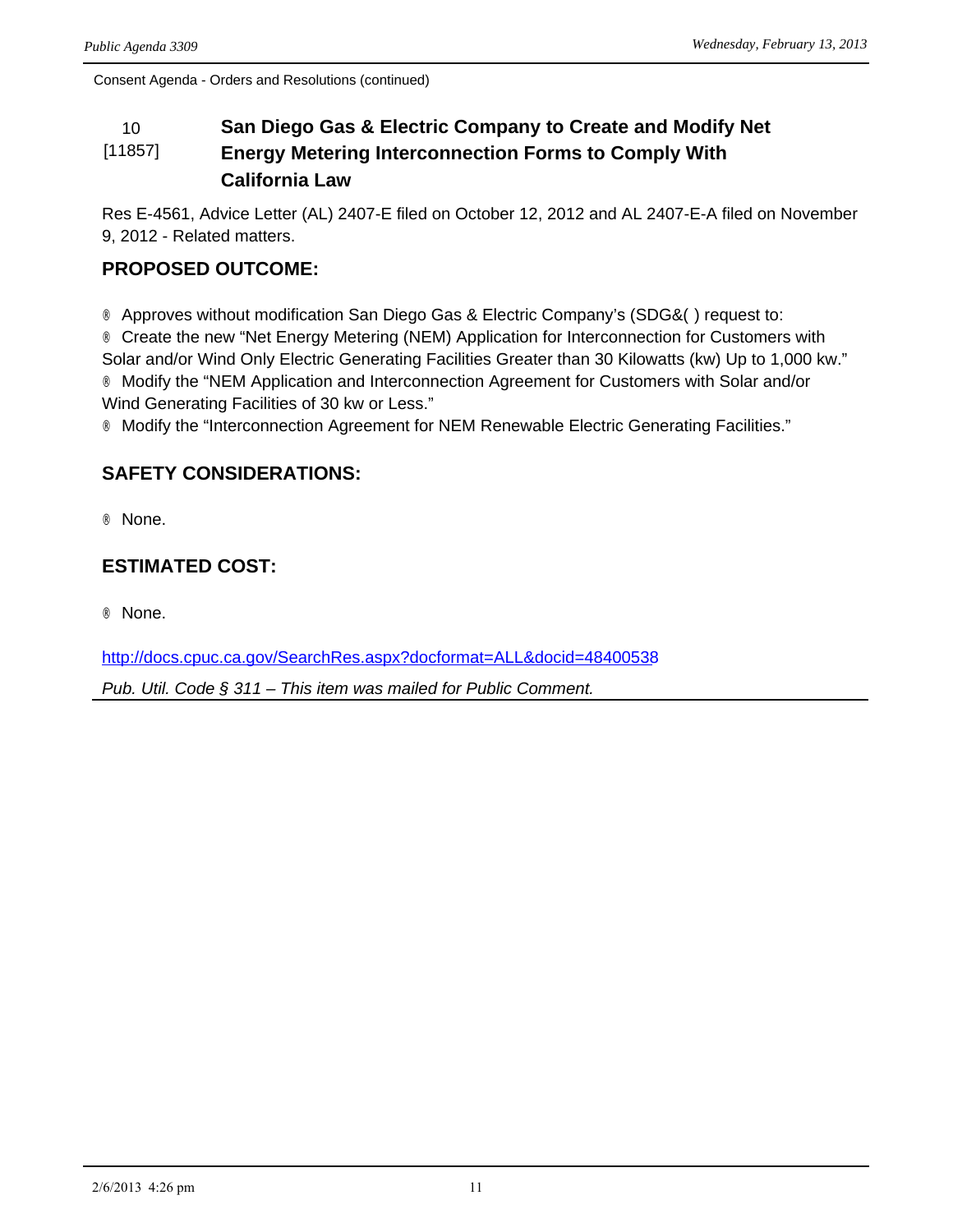## 11 **Petition for Modification of Decision 12-06-025**

[11861]

R11-10-023

Order Instituting Rulemaking to Oversee the Resource Adequacy Program, Consider Program Refinements, and Establish Annual Local Procurement Obligations.

## **PROPOSED OUTCOME:**

® Modifies the Resource Adequacy Calendar.

## **SAFETY CONSIDERATIONS:**

® None as a result of this decision.

## **ESTIMATED COST:**

® None.

(Comr Ferron - ALJ Gamson) <http://docs.cpuc.ca.gov/SearchRes.aspx?docformat=ALL&docid=42156468>

*Pub. Util. Code § 311 – This item was mailed for Public Comment. Pub. Util. Code §1701.1 -- This proceeding is categorized as Ratesetting.*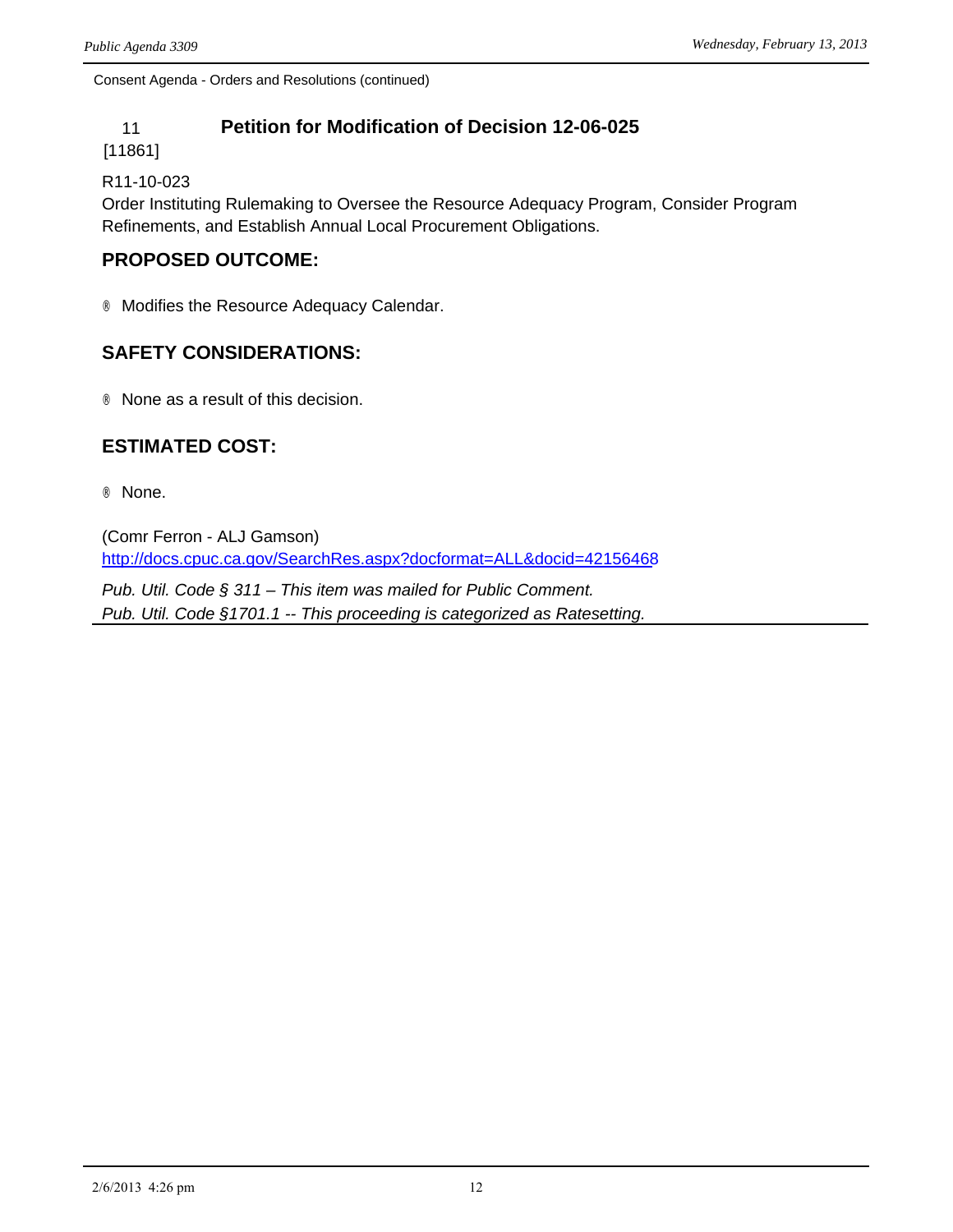#### 12 **Revised Surcharge Rate for the California Advanced**  [11864] **Services Fund**

Res T-17386

### **PROPOSED OUTCOME:**

® Approves a revised surcharge rate of 0.164% for the California Advanced Services Fund (CASF) Effective April 1, 2013, until further revised by the Commission.

## **SAFETY CONSIDERATIONS:**

® There is no probable or direct safety impact associated with this Resolution because it solely adjusts the surcharge rate for the CASF.

## **ESTIMATED COST:**

® The revised CASF surcharge rate will allow for the collection of \$25 million annually as authorized by State Bill 1040.

<http://docs.cpuc.ca.gov/SearchRes.aspx?docformat=ALL&docid=44286743>

*Pub. Util. Code § 311 – This item was mailed for Public Comment.*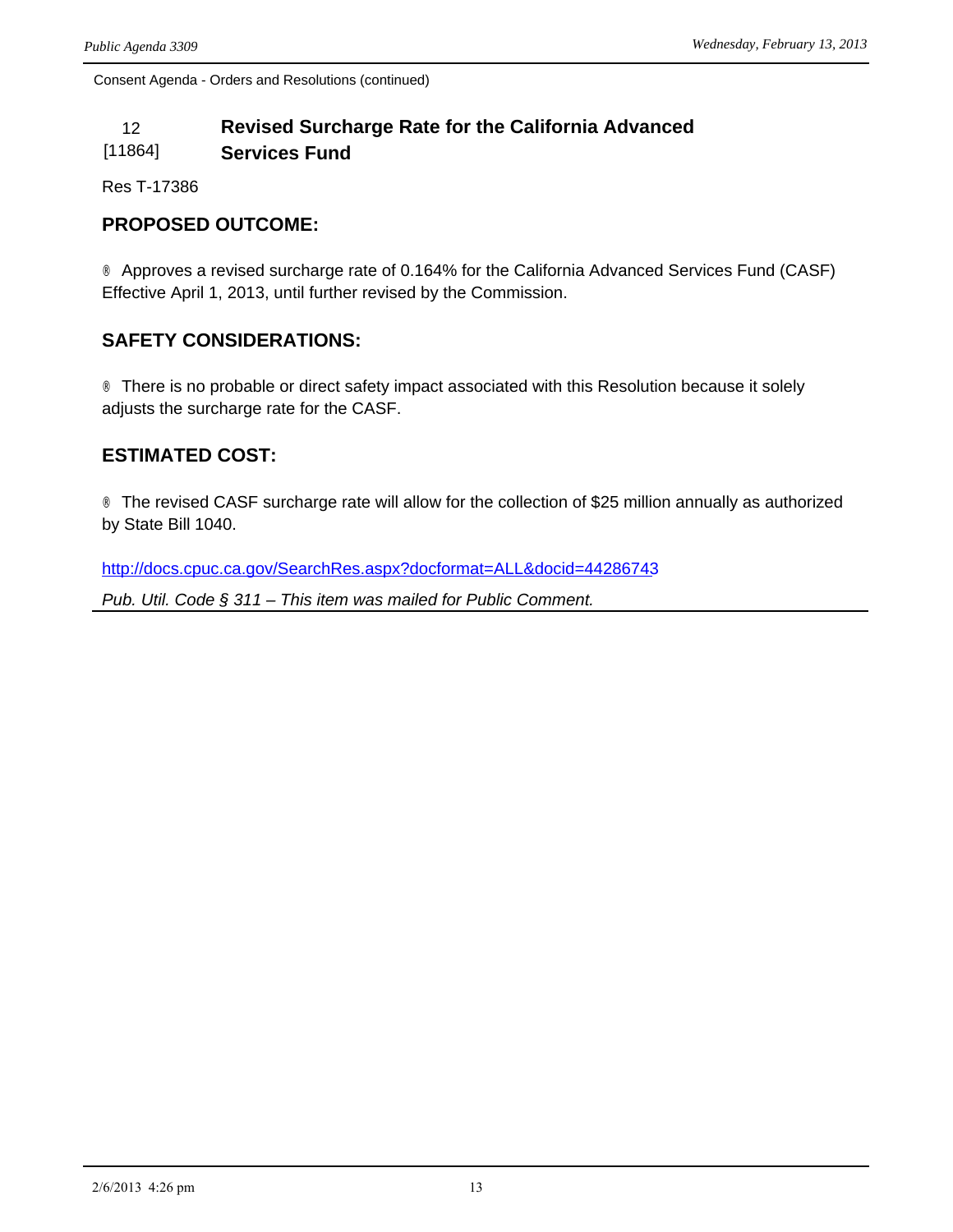#### 13 **Transportation Reimbursement Account Fees For Fiscal**  [11865] **Year 2012-2013**

Res M-4824

## **PROPOSED OUTCOME:**

® The fee levels set by this resolution for passenger vehicle operators, vessel operators, commercial air operators and pipeline corporations are unchanged from the fee levels set for fiscal year 2012-13.

® The fee level set for the railroad corporations reflect a \$146,000 increase from the level set for fiscal year 2012-13 primarily due to the impact of an approved Budget Change Proposal adding positions to the Rail Section.

## **SAFETY CONSIDERATIONS:**

® These fees are established to allow the California Public Utilities Commission (CPUC) to perform its transportation-related safety functions.

## **ESTIMATED COST:**

® No impact to customers of transportation companies regulated by the CPUC.

<http://docs.cpuc.ca.gov/SearchRes.aspx?docformat=ALL&docid=44272195>

*Pub. Util. Code § 311 – This item was mailed for Public Comment.*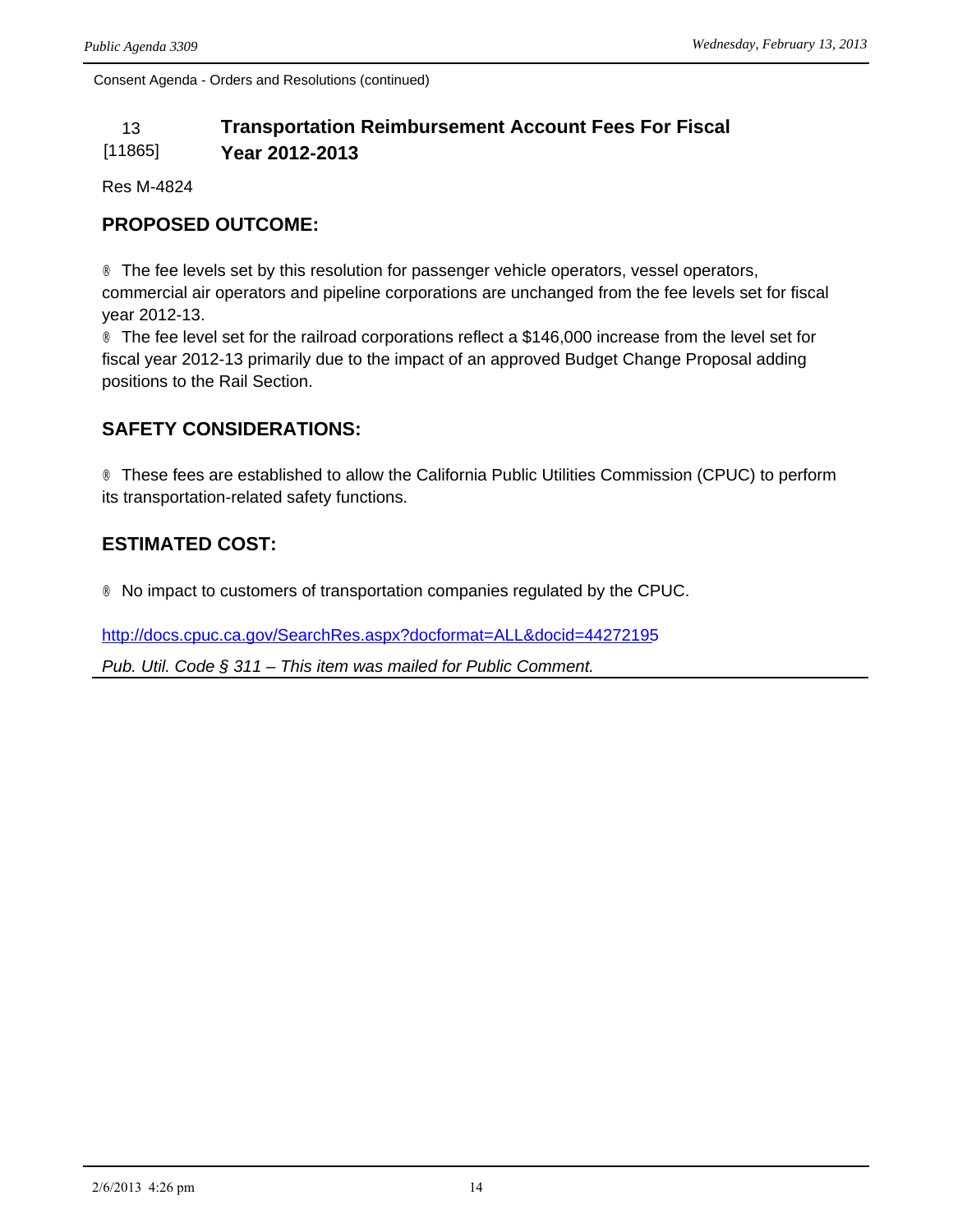#### 14 **Pacific Gas and Electric Company to Enter Into an**  [11879] **Encroachment Agreement With the Yuba Community College District**

Res E-4570, Advice Letter 4065-E filed on June 18, 2012 - Related matters.

## **PROPOSED OUTCOME:**

® Adopts the findings and conclusions in the Yuba Community College District's (YCCD) Mitigated Negative Declaration pursuant to the California Environmental Quality Act.

® Approves Pacific Gas and Electric Company's (PG&O) Advice Letter 4065-E seeking authority to enter into an encroachment agreement with YCCD.

## **SAFETY CONSIDERATIONS:**

® PG&Ò indicated that entering into this encroachment agreement will neither interfere with the operations of the Palermo-Pease Transmission Line, nor affect  $PG&O$ 's ability to provide safe and reliable service to its customers and the public at large. All utilities are expected to comply with all federal and state safety regulations, including Public Utilieis Code section 451.

## **ESTIMATED COST:**

® None.

® The encroachment agreement will not impact PG&Ò's ratebase as no PG&Ò assets are being disposed of with this transaction.

<http://docs.cpuc.ca.gov/SearchRes.aspx?docformat=ALL&docid=46607795>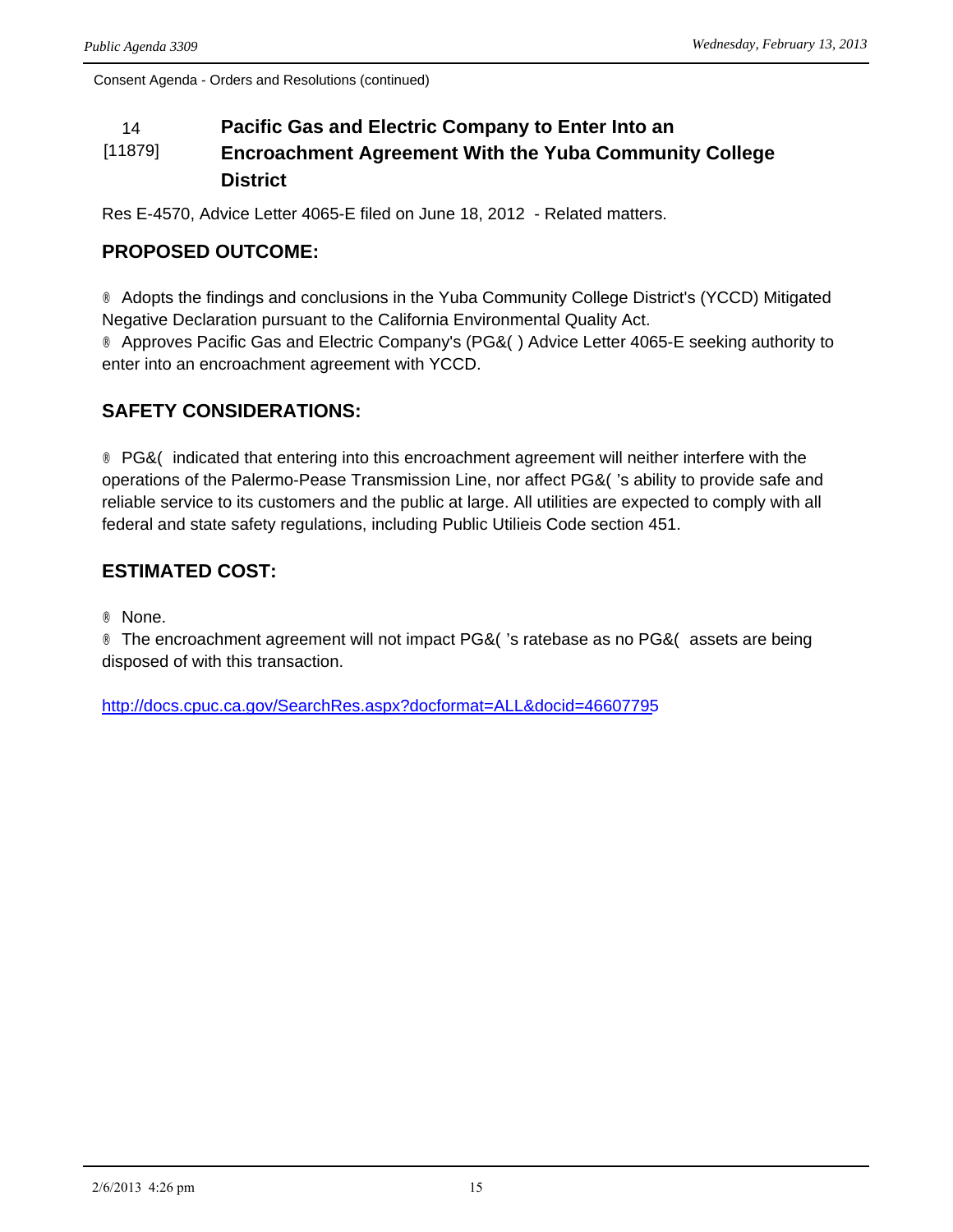#### 15 (Rev.) **Park Water Company to Issue New Debt Securities**

[11880]

#### A12-10-016

Application of Park Water Company for authority to issue evidence of indebtedness and other related requests.

## **PROPOSED OUTCOME:**

- ® Grants Park Water Company the authority to:
- ® Issue up to \$15 million of new debt securities.
- ® Guarantee its new debt securities.
- ® Amend its unsecured line of credit and issue such for up to 24 months.
- ® Execute and deliver supplemental indentures.
- ® Be exempt from the New Financing Rule.
- ® Closes the proceeding.

## **SAFETY CONSIDERATIONS:**

® It is Park Water's responsibility to adhere to all Commission rules, decisions, General Orders and statutes including Public Utilities Code Section 451 to take all actions "… necessary to promote the safety, health, comfort, and convenience of its patrons, employees, and the public."

## **ESTIMATED COST:**

® Unknown.

(Comr Sandoval - ALJ Wilson) <http://docs.cpuc.ca.gov/SearchRes.aspx?docformat=ALL&docid=42177231>

*Pub. Util. Code §1701.1 -- This proceeding is categorized as Ratesetting.* 02/05/2013 - This revision was not shown on the Agenda mailed to the public.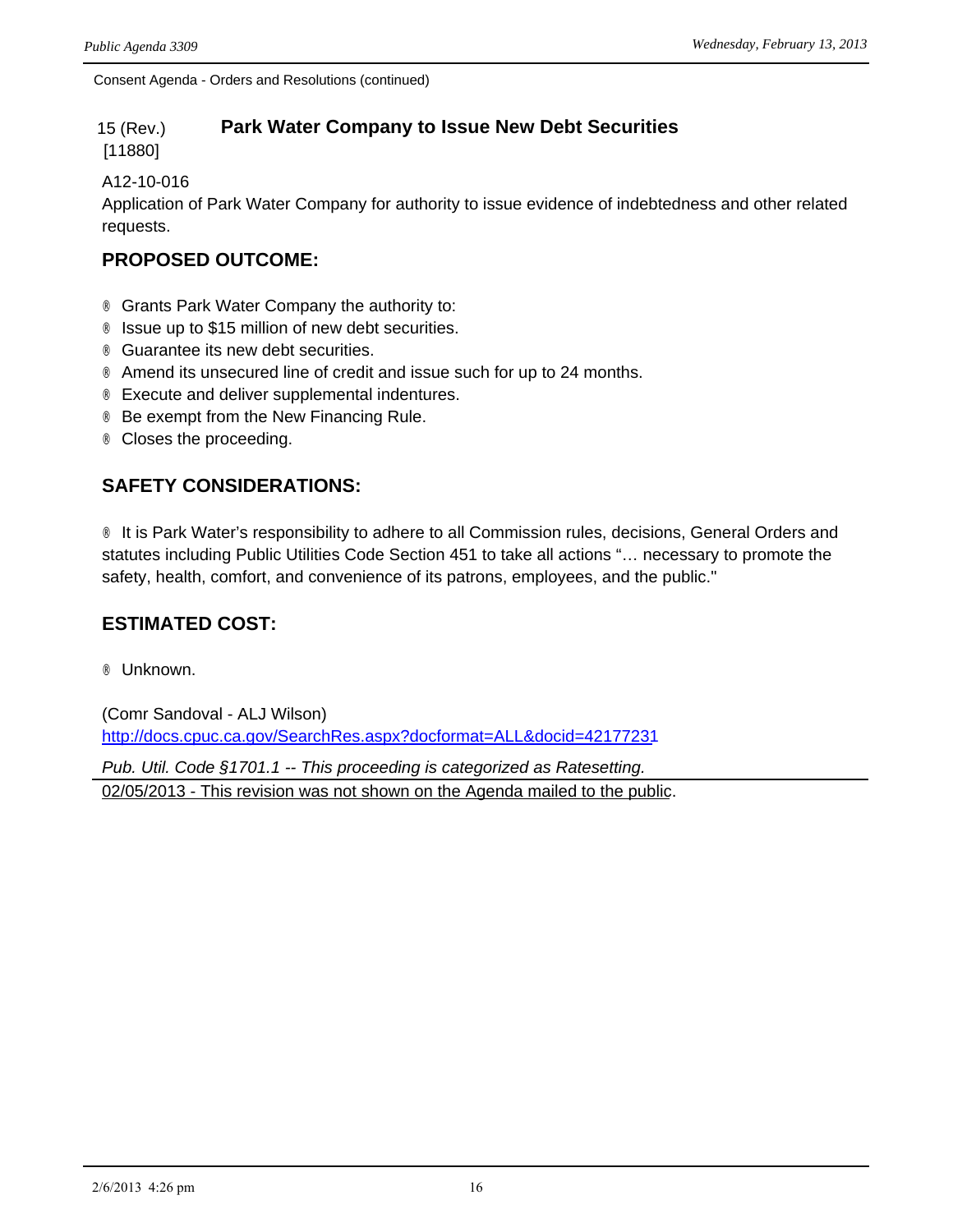#### 16 **Wilson HOA Management Solutions for Changes to San**  [11888] **Diego Gas & Electric Company's Smart Meter Turn-On Policy**

C12-09-015

Wilson HOA Management Solutions vs. San Diego Gas & Electric Company.

## **PROPOSED OUTCOME:**

® Denies the request by Wilson HOA Management Solutions (HOA) that the San Diego Gas & Electric Company's (SDG& $\ddot{O}$ ) smart meter turn-on policy be changed so that the utility rather than HOA is responsible for residents' access to locked meter rooms to activate service to the individual residences.

® Closes the proceeding.

## **SAFETY CONSIDERATIONS:**

® SDG&O's turn-on policy meets the requirements of Public Utilities Code §451 in that it promotes the health, safety, comfort and convenience of its patrons, the public and its employees.

## **ESTIMATED COST:**

® None.

(Comr Ferron - ALJ Rochester) <http://docs.cpuc.ca.gov/SearchRes.aspx?docformat=ALL&docid=42170562>

*Pub. Util. Code §1701.1 -- This proceeding is categorized as Adjudicatory.*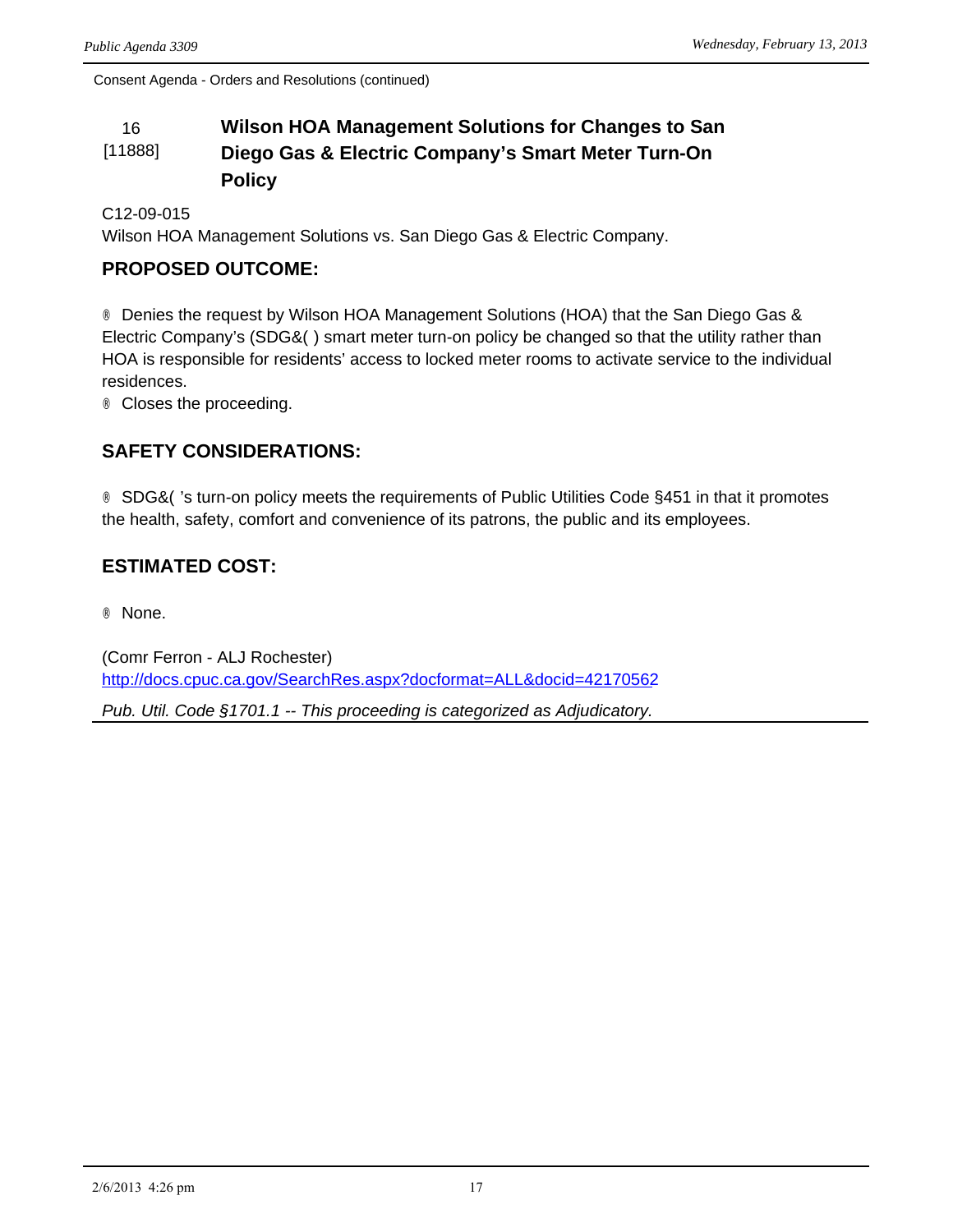## 17 **Order Extending Statutory Deadline**

[11894]

C12-02-021 Mr. John S. Davis vs. Southern California Edison Company.

## **PROPOSED OUTCOME:**

® Extends the statutory deadline for completion of this proceeding until August 28, 2013.

## **ESTIMATED COST:**

® None.

(Comr Ferron - ALJ Gamson) <http://docs.cpuc.ca.gov/SearchRes.aspx?docformat=ALL&docid=47316359>

*Pub. Util. Code §1701.1 -- This proceeding is categorized as Adjudicatory.*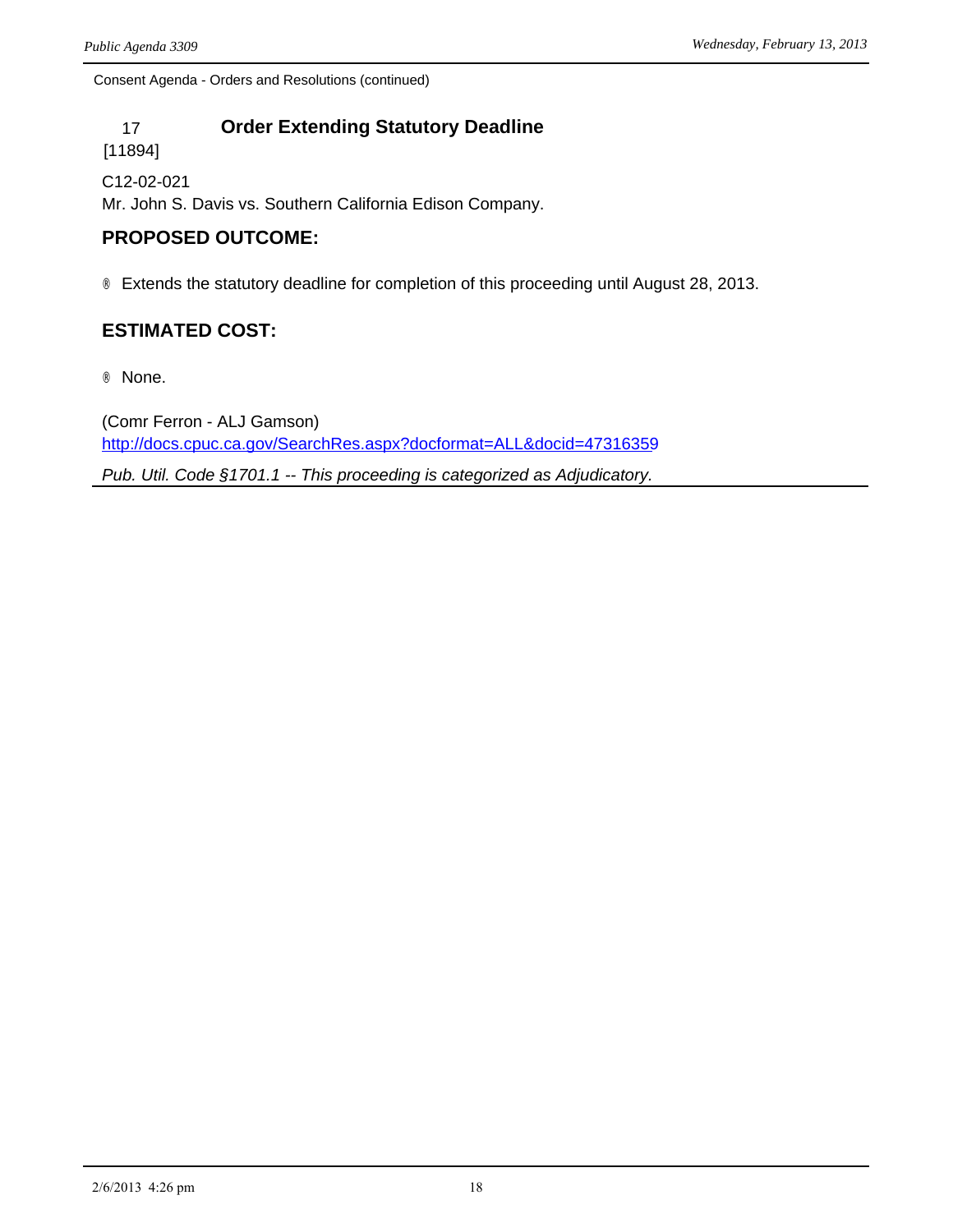#### 18 **Modification of Impulse Telecom, LLC, dba Impulse**  [11895] **Advanced Communication's Certificate of Public Convenience and Necessity**

#### A12-08-012

In the Matter of the Application of Impulse Telecom, LLC dba Impulse Advanced Communications to expand its certificate of public convenience and necessity to provide: (1) full facilities-based competitive local exchange service throughout the service territories of Pacific Bell Telephone Company, Verizon California Inc., SureWest Telephone, and Citizens Telecommunications Company of California, Inc., and (ii) full facilities-based interexchange service statewide.

## **PROPOSED OUTCOME:**

® Grants application of Impulse Telecom, LLC, dba Impulse Advanced Communications (Applicant) to modify its current certificate of public convenience and necessity to authorize Applicant to provide full facilities-based local exchange and interexchange services in this state.

® Grants Applicant's request for authorization to utilize an expedited 21-day process for environmental review of Applicant's full facilities-based projects which are potentially exempt from the requirements of the California Environmental Quality Act.

® Closes the proceeding.

## **SAFETY CONSIDERATIONS:**

® It is Applicant's responsibility to adhere to all Commission rules, decisions, General Orders, and statutes including Pub. Util. Code § 451 to take all actions " . . . necessary to promote the safety, health, comfort, and convenience of as patrons, employees, and the public."

## **ESTIMATED COST:**

® None.

(Comr Sandoval - ALJ Prestidge) <http://docs.cpuc.ca.gov/SearchRes.aspx?docformat=ALL&docid=45393832>

*Pub. Util. Code §1701.1 -- This proceeding is categorized as Ratesetting.*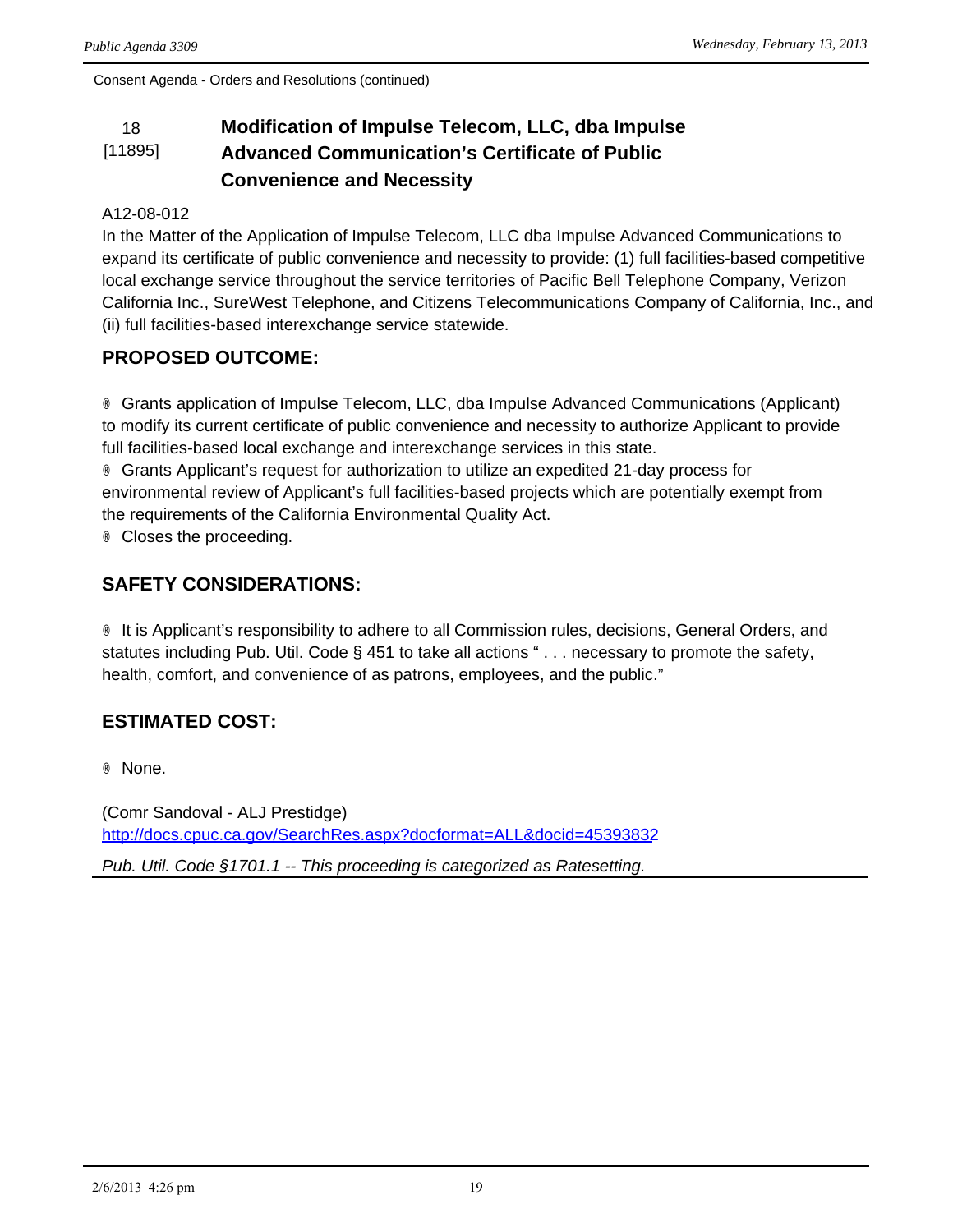#### 19 **Change of Control of First Communications LLC, Globalcom,**  [11896] **Inc. and Xtension Services, Inc.**

A12-11-008

Joint Application of First Communications, LLC, Globalcom, Inc., Xtension Services, Inc. and Summit Data Services, Inc. for Approval of a Transfer of Control.

### **PROPOSED OUTCOME:**

® Approves change of control of named licenses from First Communications, Inc. to Summit Data Services Inc.

® Closes the proceeding.

## **SAFETY CONSIDERATIONS:**

® Approval of the change of control does not alter the applicant's responsibility to adhere to all Commissions rules, decisions, General Orders, and statutes including Pub. Util. Code Section 451 to take all actions "…necessary to promote the safety, health, comfort, and convenience of its patrons, employees, and the public."

## **ESTIMATED COST:**

® None.

(Comr Sandoval - ALJ Bemesderfer) <http://docs.cpuc.ca.gov/SearchRes.aspx?docformat=ALL&docid=45393775>

*Pub. Util. Code §1701.1 -- This proceeding is categorized as Ratesetting.*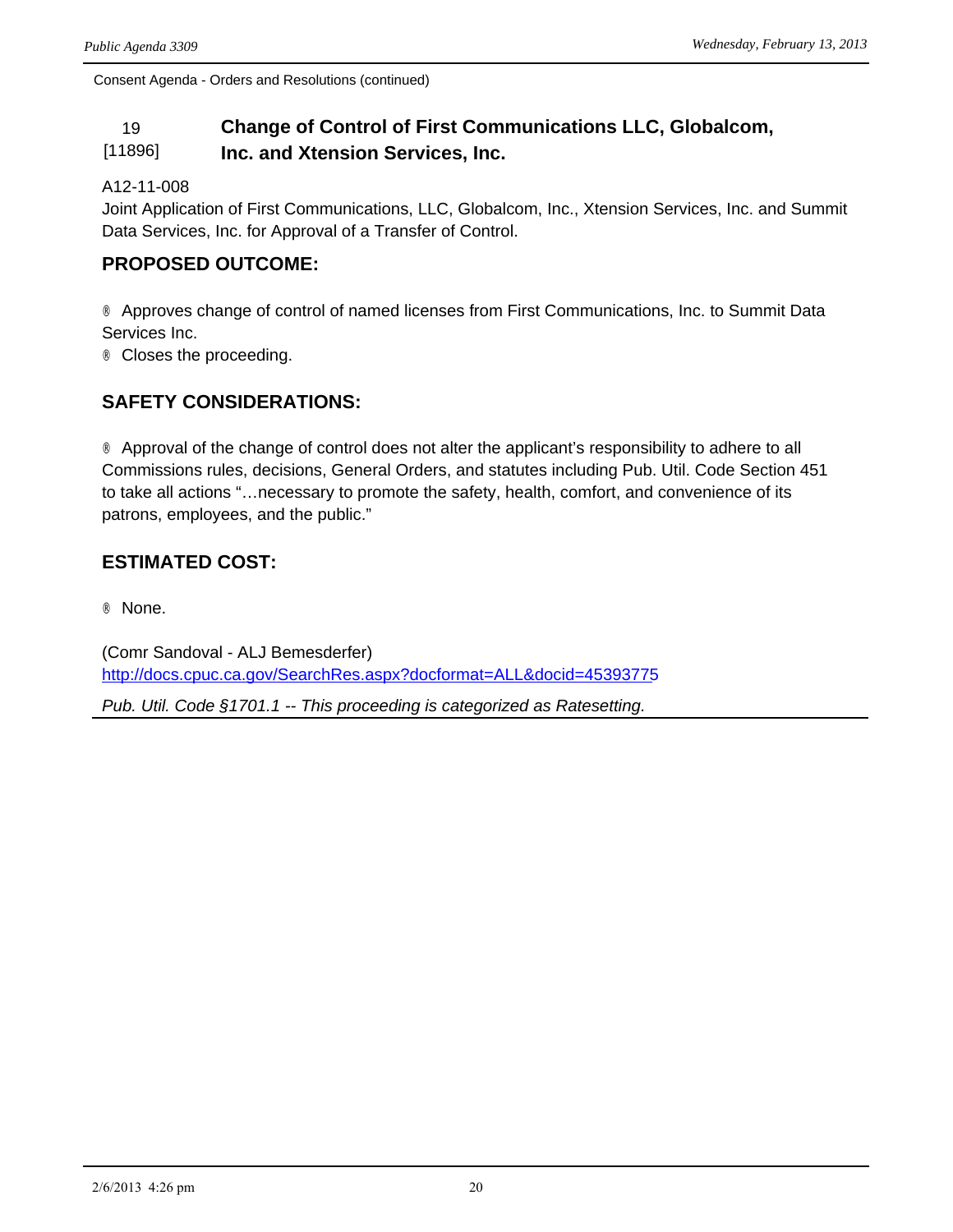### **Consent Agenda - Intervenor Compensation Orders**

# 20 **Compensation to Agricultural Energy Consumers**

#### [11862] **Association**

#### A10-03-014

Application of Pacific Gas and Electric Company to Revise Its Electric Marginal Costs, Revenue Allocation, and Rate Design, including Real Time Pricing, To Revise its Customer Energy Statements, and to Seek Recovery of Incremental Expenditures.

## **PROPOSED OUTCOME:**

® Awards Agricultural Energy Consumers Association \$92,866 for substantial contribution to Decision 11-12-053. ® Closes the proceeding.

## **SAFETY CONSIDERATIONS:**

® Substantial Contributions by intervenor, as here, enhance the Commission's ability to resolve safety and other issues under Pub. Util. Code § 451, which states that it is "…necessary to promote the safety, health, comfort and convenience of its patrons, employees and the public."

## **ESTIMATED COST:**

® Pacific Gas and Electric Company will pay \$92,866 plus interest.

(Comr Peevey - ALJ Pulsifer) <http://docs.cpuc.ca.gov/SearchRes.aspx?docformat=ALL&docid=42169262> *Pub. Util. Code §1701.1 -- This proceeding is categorized as Ratesetting.*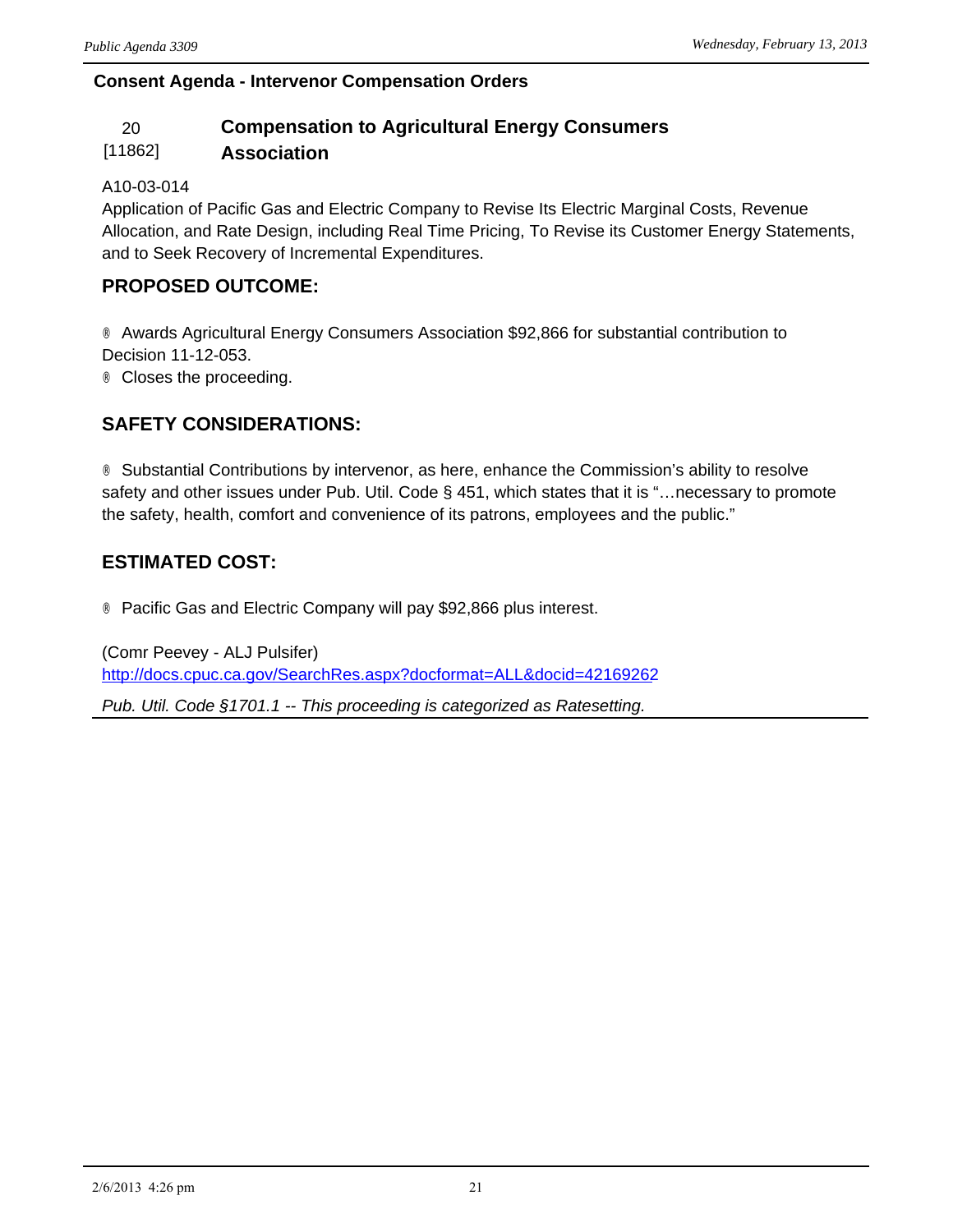Consent Agenda - Intervenor Compensation Orders (continued)

### 21 **Compensation to Mussey Grade Road Alliance**

#### [11872]

#### R08-11-005

Order Instituting Rulemaking to Revise and Clarify Commission Regulations Relating to the Safety of Electric Utility and Communications Infrastructure Provider Facilities.

### **PROPOSED OUTCOME:**

® The Mussey Grade Road Alliance is awarded \$92,661 for its substantial contributions to Decision 12-01-032.

## **SAFETY CONSIDERATIONS:**

® The award of compensation relates to substantial contributions by the intervenor to resolution of issues in a proceeding focused on improving safety of utility infrastructure.

## **ESTIMATED COST:**

® \$92,661 from the Commission's Intervenor Compensation Fund.

(Comr Florio - ALJ Kenney) <http://docs.cpuc.ca.gov/SearchRes.aspx?docformat=ALL&docid=47145256> *Pub. Util. Code §1701.1 -- This proceeding is categorized as Quasi-Legislative.*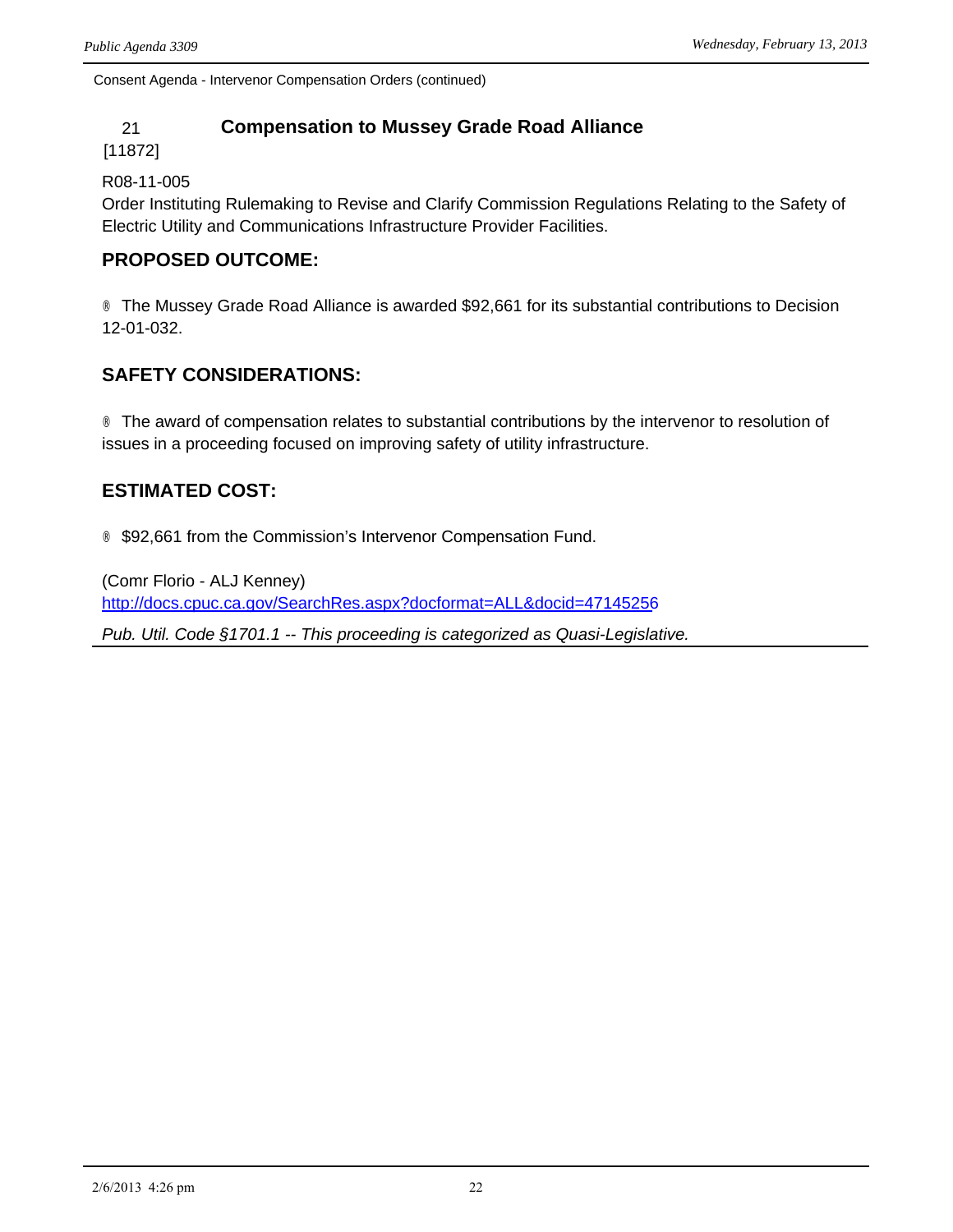Consent Agenda - Intervenor Compensation Orders (continued)

#### 22 **Compensation to Natural Resources Defense Council**

#### [11892]

#### R09-11-014

Order Instituting Rulemaking to Examine the Commission's Post-2008 Energy Efficiency Policies, Programs, Evaluation, Measurement, and Verification, and Related Issues.

### **PROPOSED OUTCOME:**

® Awards Natural Resources Defense Council \$4,935.00 in intervenor compensation for contributions to Decisions (D) 11-10-014 and D11-12-038.

## **SAFETY CONSIDERATIONS:**

® Substantial contributions by intervenor enhance the Commission's ability to resolve safety and other issues under Pub. Util. § 451, which states that it is "… necessary to promote the safety, health, comfort, and convenience of its patrons, employees, and the public."

## **ESTIMATED COST:**

® Pacific Gas and Electric Company, San Diego Gas & Electric Company, Southern California Gas Company and Southern California Edison Company will pay the awarded amount of \$4,935.00, plus interest.

(Comr Ferron - ALJ Farrar) <http://docs.cpuc.ca.gov/SearchRes.aspx?docformat=ALL&docid=40641294>

*Pub. Util. Code §1701.1 -- This proceeding is categorized as Ratesetting.*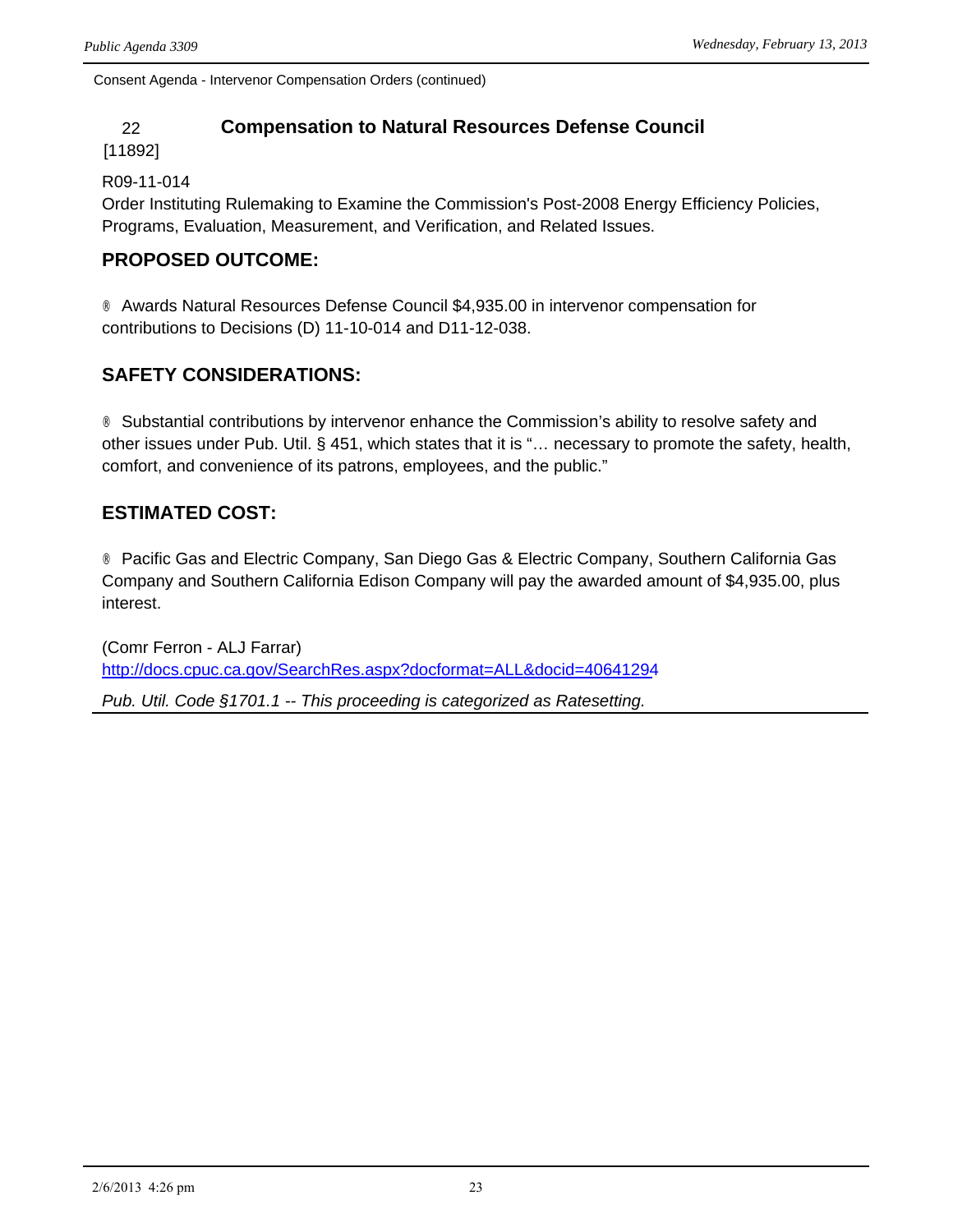Consent Agenda - Intervenor Compensation Orders (continued)

#### 23 **Compensation to Center for Accessible Technology for Itself**  [11893] **and as Successor to Disability Rights Advocates**

#### A10-03-014

Application of Pacific Gas and Electric Company To Revise Its Electric Marginal Costs, Revenue Allocation, and Rate Design, including Real Time Pricing, to Revise its Customer Energy Statements, and to Seek Recovery of Incremental Expenditures.

#### **PROPOSED OUTCOME:**

® Grants intervenor compensation of \$41,474.30 to Center for Accessible Technology for its substantial contribution to Decision 12-03-015.

#### **SAFETY CONSIDERATIONS:**

® Award of intervenor compensation does not directly implicate any safety considerations.

### **ESTIMATED COST:**

® Pacific Gas and Electric Company is to pay \$41,474.30 for intervenor compensation.

(Comr Peevey - ALJ Pulsifer) <http://docs.cpuc.ca.gov/SearchRes.aspx?docformat=ALL&docid=44253768> *Pub. Util. Code §1701.1 -- This proceeding is categorized as Ratesetting.*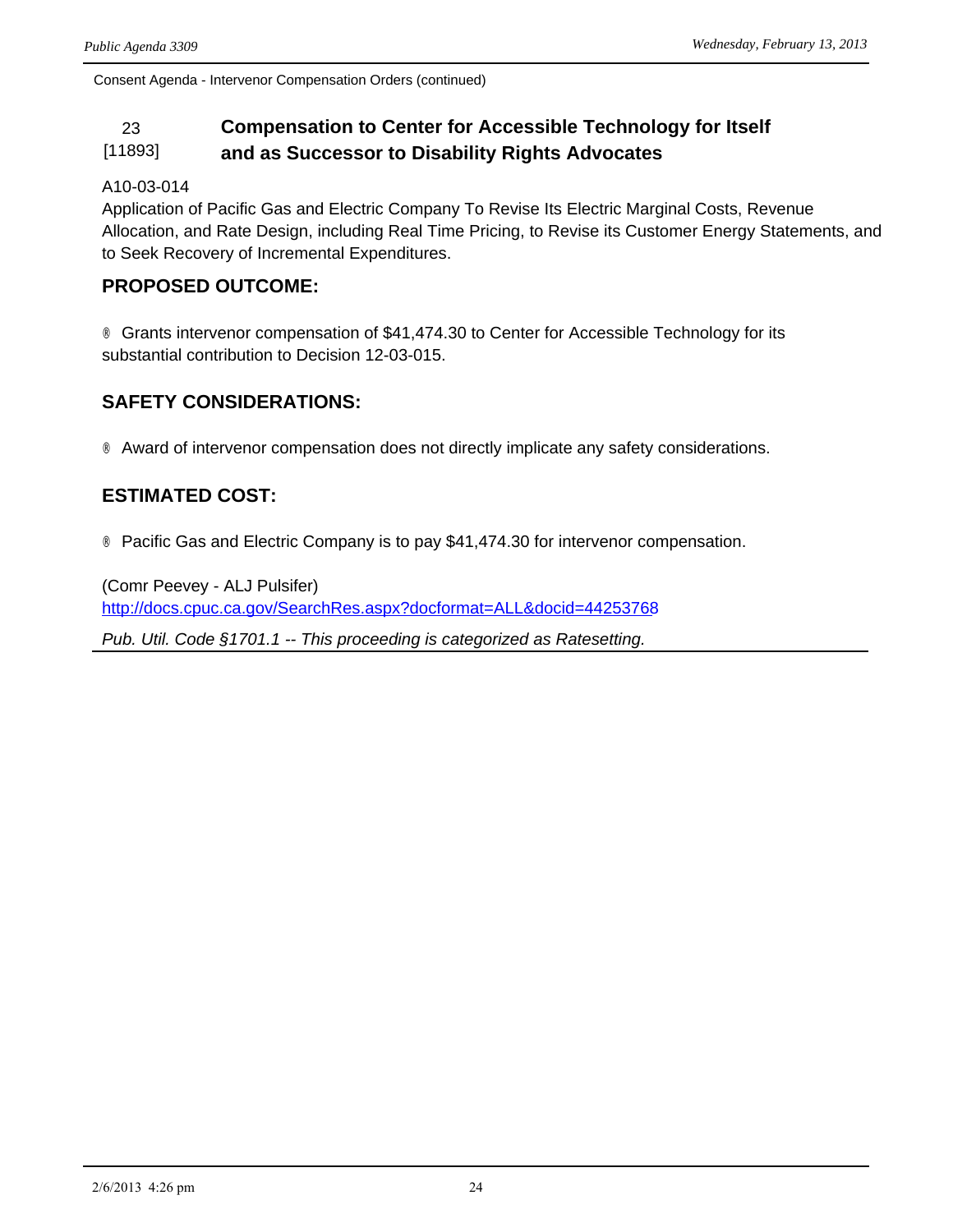#### **Regular Agenda**

## **Regular Agenda - Energy Orders**

#### 24 **San Diego Gas & Electric Company's Local Capacity**  [11757] **Requirement and Power Tolling Agreements**

#### A11-05-023

Application of San Diego Gas & Electric Company for Authority to Enter into Purchase Power Tolling Agreements with Escondido Energy Center, Pio Pico Energy Center and Quail Brush Power.

#### **PROPOSED OUTCOME:**

® Determines a local capacity requirement need and directs San Diego Gas & Electric Company (SDG&() to procure up to 343 megawatts of local generation capacity beginning in 2018. ® Denies SDG&( authority to enter into purchase power tolling agreements with Escondido Energy Center, Pio Pico Energy Center, and Quail Brush Power, without prejudice to a renewed application for their approval, if amended to match the timing of the identified need, or upon a different showing of need.

® Closes the proceeding.

### **SAFETY CONSIDERATIONS:**

® It is the utility's responsibility to adhere to all Commission rules, decisions, General Orders and statutes including Pub. Util. Code Section 451 to take all actions "…necessary to promote the safety, health, comfort, and convenience of its patrons, employees, and the public."

## **ESTIMATED COST:**

® None.

(Comr Ferron - ALJ Yacknin) <http://docs.cpuc.ca.gov/SearchRes.aspx?docformat=ALL&docid=46107114>

*Pub. Util. Code § 311 – This item was mailed for Public Comment. Pub. Util. Code §1701.1 -- This proceeding is categorized as Ratesetting.*

Agenda 3306, Item 58 12/20/2012 (Ferron); Agenda 3307, Item 29 1/10/2013 (Ferron); Agenda 3308, Item 29 1/24/2013 (Florio)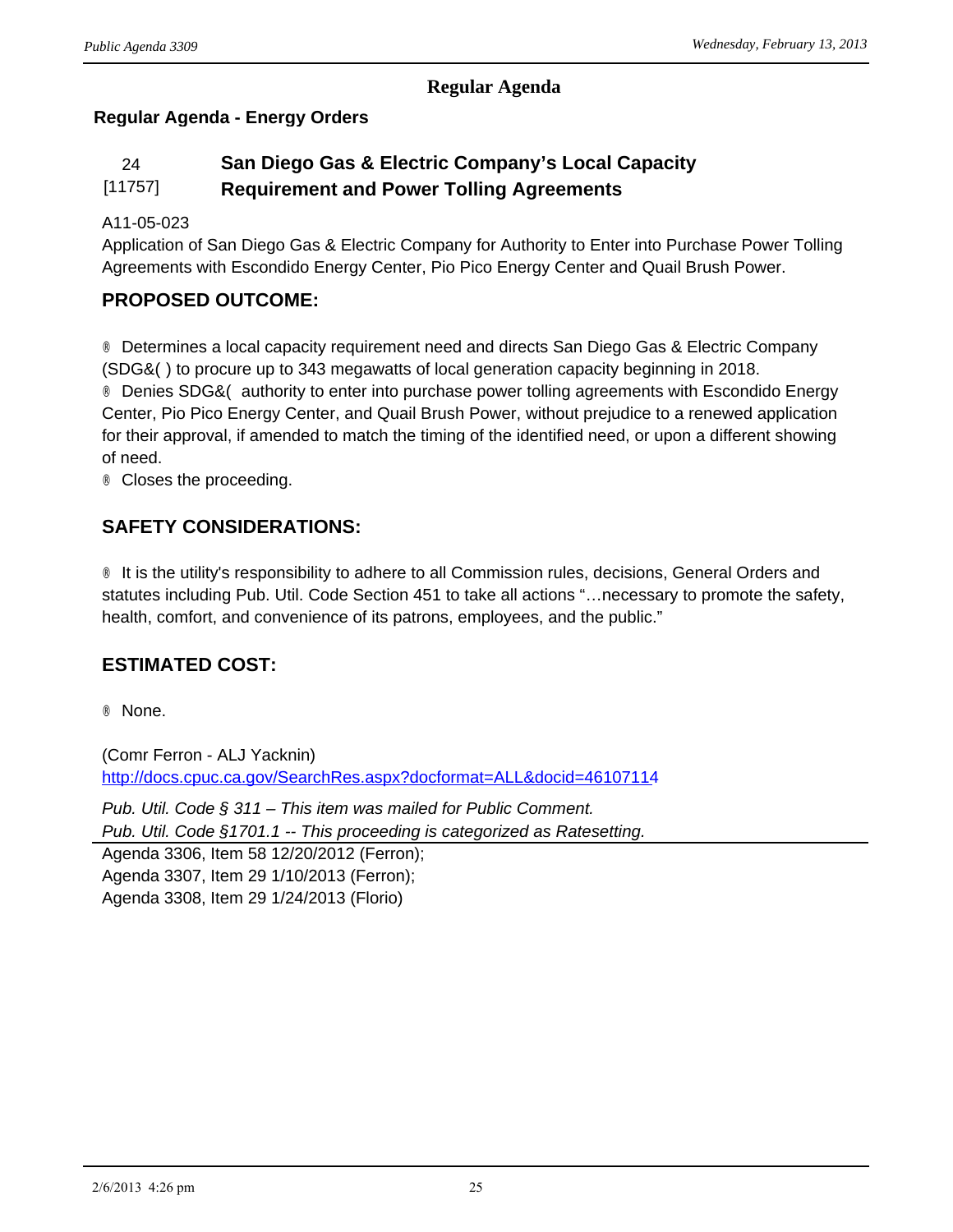Regular Agenda - Energy Orders (continued)

```
24a livili va brojekti (24a li 140 minus 140 minus 140 minus 140 minus 140 minus 140 minus 140 minus 140 minu
[11758]
```
### **PROPOSED OUTCOME:**

® Determines a local capacity requirement need and directs San Diego Gas & Electric Company (SDG&() to procure up to 298 megawatts of local generation capacity beginning in 2018. ® Grants SDG&O authority to enter into a purchase power tolling agreement with Escondido Energy Center.

® Denies authority to enter into purchase power tolling agreements with Pio Pico Energy Center and Quail Brush Power.

® Closes the proceeding.

### **ESTIMATED COST:**

® Costs will be confidential at this time.

(Comr Ferron) <http://docs.cpuc.ca.gov/SearchRes.aspx?docformat=ALL&docid=45105596>

*Pub. Util. Code § 311 – This item was mailed for Public Comment.*

*Pub. Util. Code §1701.1 -- This proceeding is categorized as Ratesetting.*

Agenda 3306, Item 58a 12/20/2012 (Ferron); Agenda 3307, Item 29a 1/10/2013 (Ferron); Agenda 3308, Item 29a 1/24/2013 (Florio)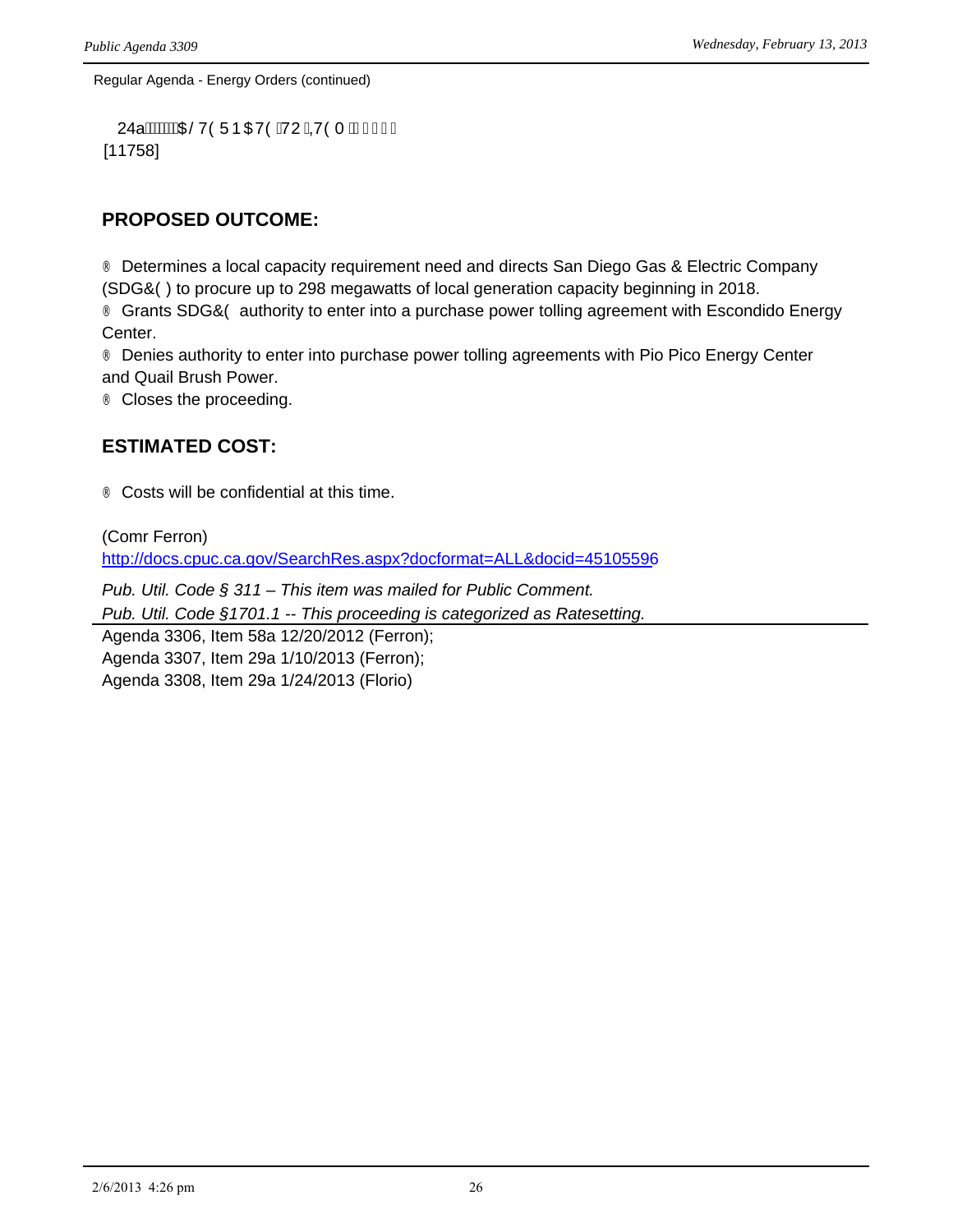Regular Agenda - Energy Orders (continued)

## 25 **Long-Term Procurement Plans: Local Capacity**

#### [11814] **Requirements**

#### R12-03-014

Order Instituting Rulemaking to Integrate and Refine Procurement Policies and Consider Long-Term Procurement Plans.

## **PROPOSED OUTCOME:**

® Authorizes Southern California Edison Company to procure between 1,050 and 1,500 Megawatts (MW) in the Los Angeles Basin, and between 215 and 290 MW in the Big Creek/Ventura local area, to meet local capacity requirements for 2021 and maintain safe and reliable service.

® For the Los Angeles Basin, between 1,000 and 1,200 MW must be from conventional gas-fired generation, at least 50 MW must be from energy storage resources, and up to 450 MW may be from preferred resources.

® An exception to the 1,500 MW cap is made for distributed generation sufficient to achieve current forecasts.

## **SAFETY CONSIDERATIONS:**

® Allows the Commission to continue fulfilling its duties under Pub. Util. Code Section 451, including to take all actions necessary to promote the safety, health, comfort, and convenience of utility patrons, employees, and the public.

## **ESTIMATED COST:**

® To be determined in subsequent applications.

(Comr Florio - ALJ Gamson) <http://docs.cpuc.ca.gov/SearchRes.aspx?docformat=ALL&docid=46450898>

*Pub. Util. Code § 311 – This item was mailed for Public Comment. Pub. Util. Code §1701.1 -- This proceeding is categorized as Ratesetting.* Agenda 3308, Item 30 1/24/2013 (Staff)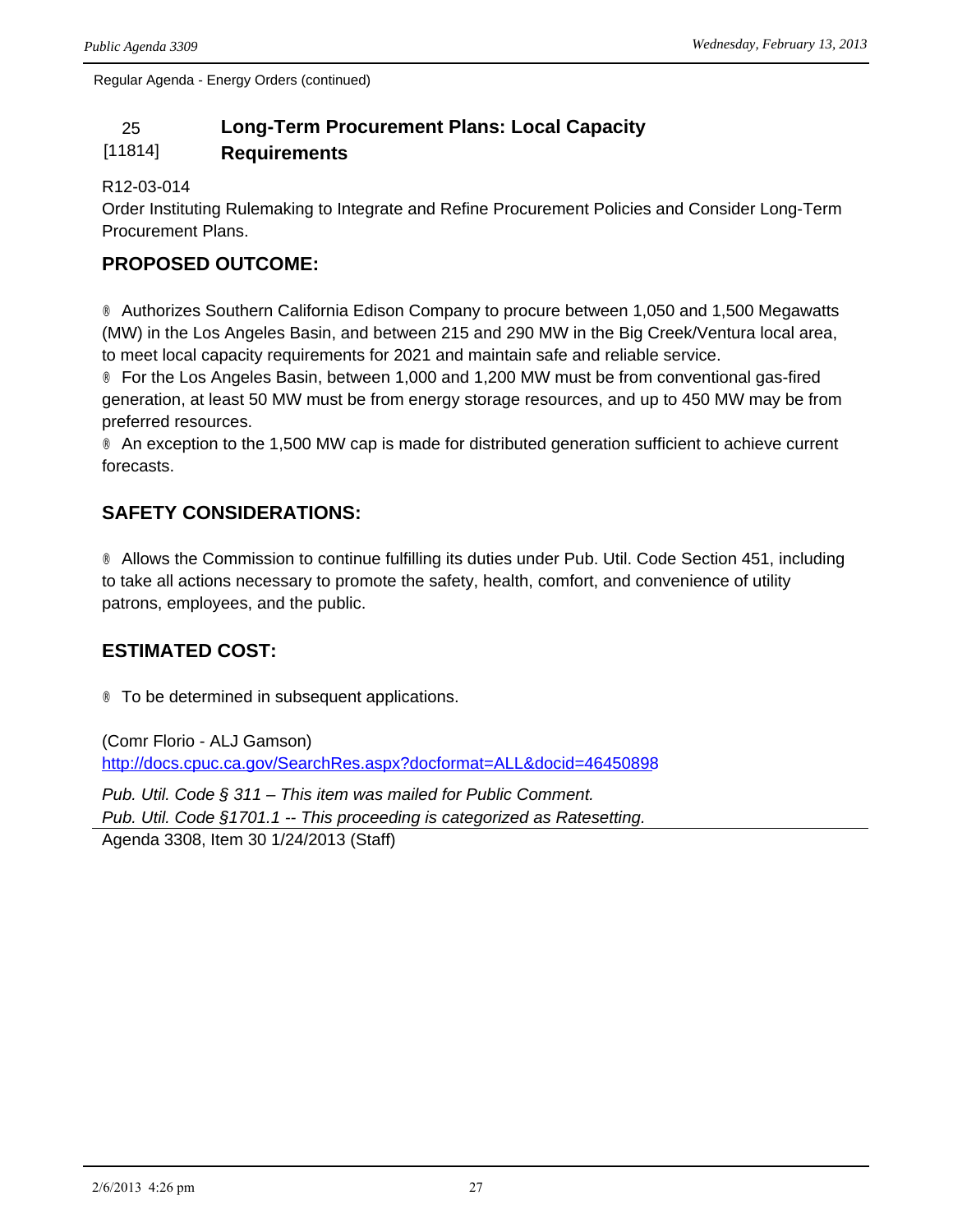Regular Agenda - Energy Orders (continued)

## 26 **New Order Instituting Rulemaking**

[11821]

R.\_\_\_\_\_\_\_\_\_

Order Instituting Rulemaking to Adopt Biomethane Standards and Requirements, Pipeline Open Access Rules, and Related Enforcement Provisions.

## **PROPOSED OUTCOME:**

® Opens a proceeding to implement Assembly Bill 1900 (Gatto, Stats. 2012, Ch. 602) with respect to biomethane standards and requirements, pipeline open access rules, and related enforcement provisions relative to public health and safety for biomethane injected into common carrier pipelines.

## **SAFETY CONSIDERATIONS:**

® Opens proceeding to allow the Commission to fulfill its duties under Public Utilities Code Section 451, including safety, health, comfort, and convenience of utility patrons, employees, and the public, in particular with respect to toxic contaminants from biomethane injected into common carrier pipelines.

## **ESTIMATED COST:**

® None.

<http://docs.cpuc.ca.gov/SearchRes.aspx?docformat=ALL&docid=47695487>

Agenda 3307, Item 30 1/10/2013 (Staff); Agenda 3308, Item 31 1/24/2013 (Staff)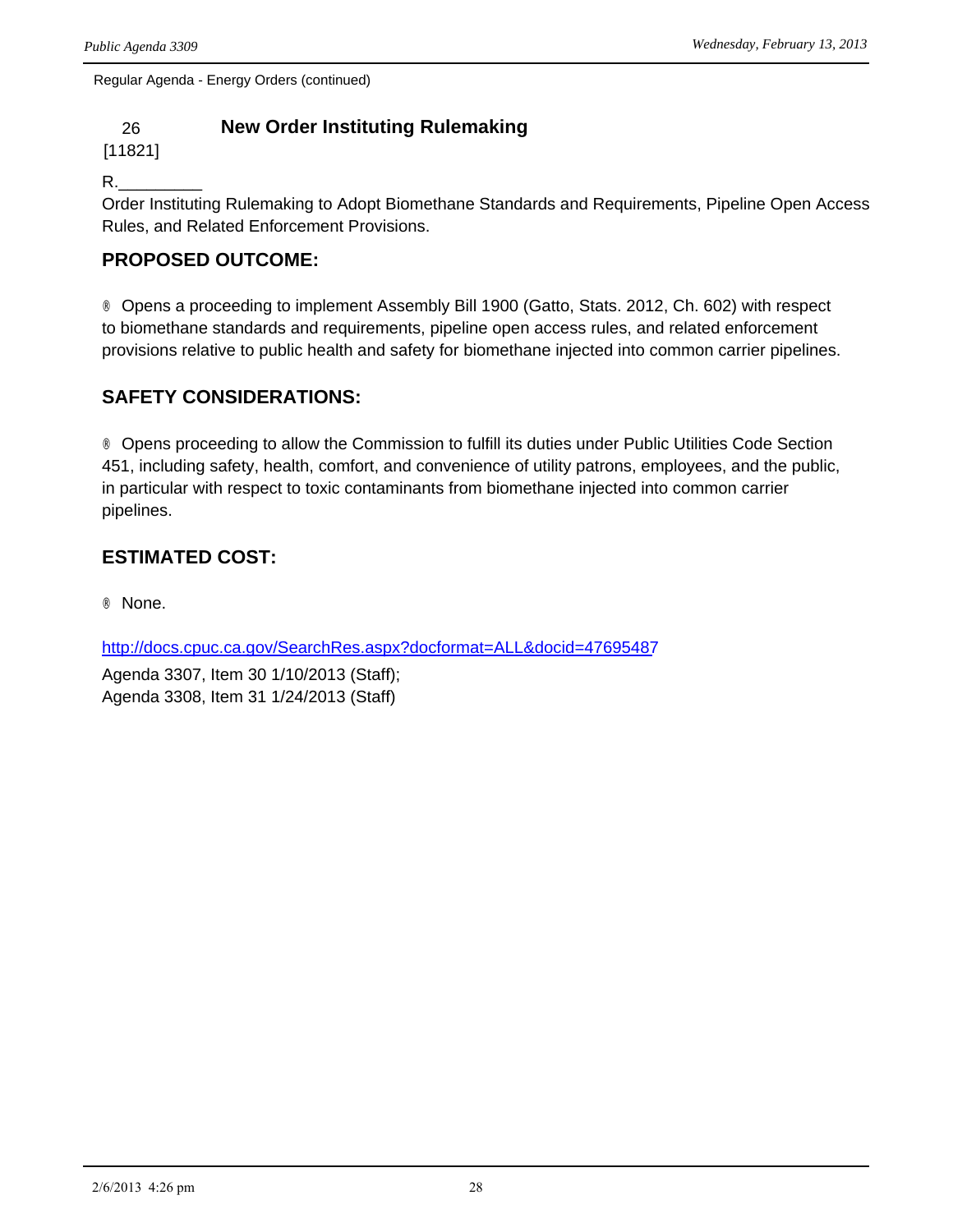#### **Regular Agenda - Communication Orders**

#### 27 **Telephone Corporations Seeking Certificates of Public**  [11669] **Convenience and Necessity and Wireless Carriers Seeking Registration**

#### R11-11-006

Order Instituting Rulemaking to Revise the Certification Process for Telephone Corporations and the Registration Process for Wireless Carriers.

## **PROPOSED OUTCOME:**

® Revises the application process for telephone corporations seeking Certificates of Public Convenience and Necessity (CPCN) and wireless carriers seeking registration. The decision proposes to:

® Require all applicants seeking or holding a CPCN, and wireless carriers seeking or holding registration to post a bond to facilitate the collection of fines, fees, taxes, penalties, and restitution. Existing CPCN holders and wireless registrants must obtain a bond equal to or greater than 10% of intrastate revenues reported to the Commission during the preceding calendar year or \$25,000, whichever is greater. New applicants granted a CPCN or wireless carriers granted registration must obtain a bond of \$25,000.

® Exempts Uniform Regulatory Framework and General Rate Case Local Exchange Carriers from the requirement to obtain a performance bond.

® Requires CPCN applicants and wireless registrants to provide resumes of all key officers, directors, and owners of 10% or more of outstanding shares, listing all previous employment held by these individuals, and to provide information on prior or current known investigations by governmental agencies, and any settlement agreements, voluntary payments, or any other type of monetary forfeitures.

® Requires applicants seeking to transfer licenses or registration to verify compliance with Commission reporting, fee, and surcharge transmittals.

® Directs the Commission to seek legislative action to increase the application fee for new and transferred CPCN authority from \$75 to \$500.

® Requires wireless registrants to pay a \$250 fee for new and transferred wireless registration.

® Establishes a minimum annual user fee of \$100 for CPCN holders and wireless registrants including those reporting no intrastate revenues.

## **SAFETY CONSIDERATIONS:**

® Allows the Commission to continue fulfilling its duties under Pub. Util. Code Section 451, including to take all actions necessary to promote the safety, health, comfort, and convenience of utility patrons, employees, and the public.

## **ESTIMATED COST:**

® Zero dollars to ratepayers.

® Fee increase to carriers to offset administrative costs.

(Comr Sandoval - ALJ MacDonald)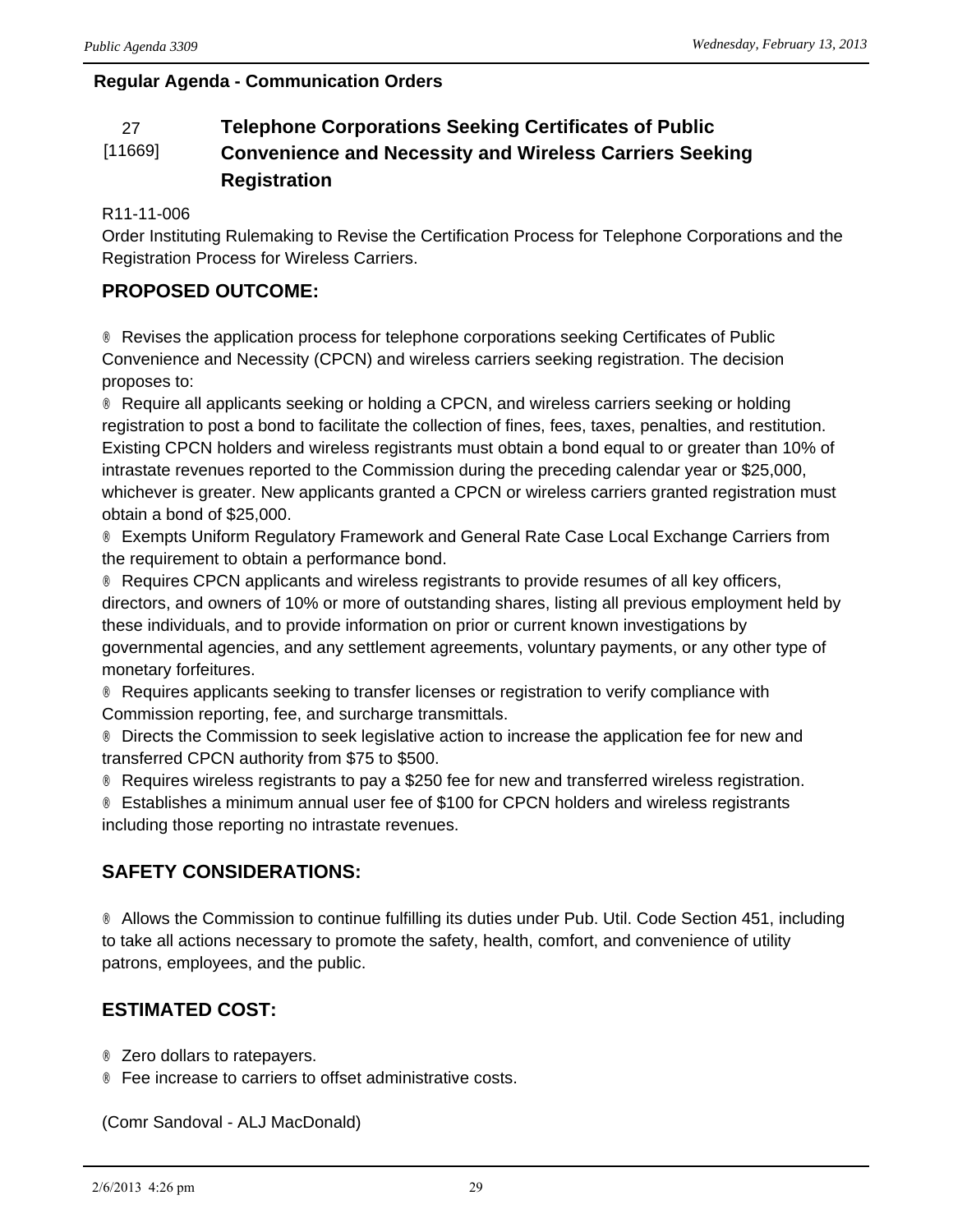#### **Regular Agenda - Communication Orders**

<http://docs.cpuc.ca.gov/SearchRes.aspx?docformat=ALL&docid=46596437>

*Pub. Util. Code § 311 – This item was mailed for Public Comment.*

*Pub. Util. Code §1701.1 -- This proceeding is categorized as Quasi-Legislative.*

Agenda 3305, Item 48 11/29/2012 (Sandoval);

Agenda 3306, Item 60 12/20/2012 (Sandoval);

Agenda 3307, Item 32 1/10/2013 (Peevey);

Agenda 3308, Item 33 1/24/2013 (Peevey)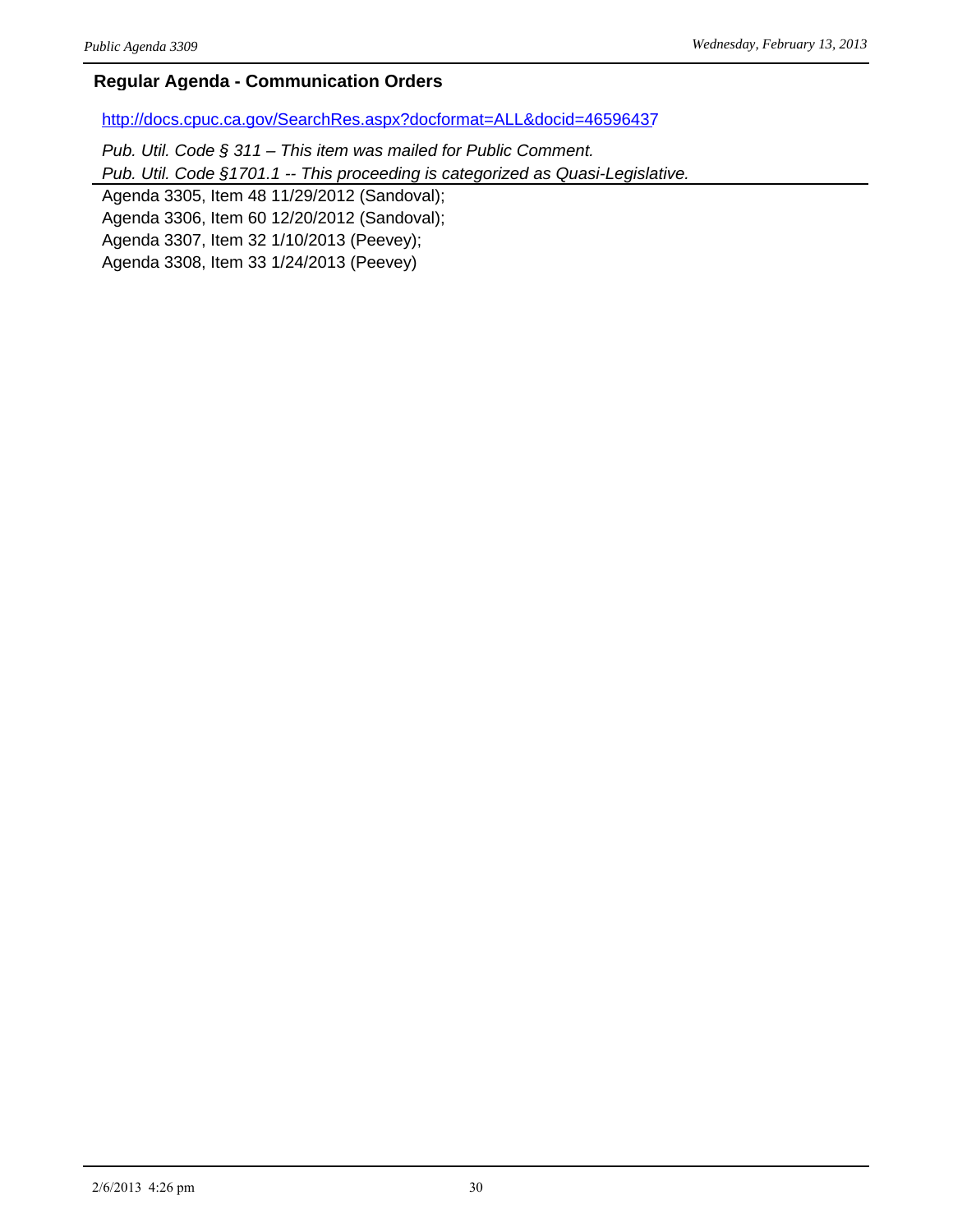### **Regular Agenda - Legal Division Matters**

#### 28 **New Regulations Regarding Disclosure of Records and**  [11182] **Requests of Confidential Treatment of Records**

#### Res L-436

Interim Resolution regarding adoption of new regulations regarding public access to records of the California Public Utilities Commission and requests for confidential treatment of records.

*Pub. Util. Code § 311 – This item was mailed for Public Comment.*

Agenda 3292, Item 72 4/19/2012 (Staff); Agenda 3294, Item 42 5/24/2012 (Staff); Agenda 3298, Item 39 8/2/2012 (Staff); Agenda 3299, Item 53 8/23/2012 (Sandoval); Agenda 3300, Item 43 9/13/2012 (Staff); Agenda 3302 , Item 29 10/11/2012 (Staff); Agenda 3303 , Item 38 10/25/2012 (Staff); Agenda 3305, Item 49 11/29/2012 (Staff); Agenda 3306, Item 61 12/20/2012 (Staff); Agenda 3307, Item 33 1/10/2013 (Staff); Agenda 3308, Item 36 1/24/2013 (Staff)

#### 29 **Wireline Competition Bureau Seeks Comment on**  [11897] **Procedures Relating to Areas Eligible for Funding and Election to Make a Statewide Commitment in Phase II of the Connect America Fund**

WC Docket No. 10-90 (DA 12-2075)

The Wireline Competition Bureau (Bureau) of the Federal Communications Commission (FCC) is developing a forward-looking cost model to determine support levels to be offered to price-cap carriers in Phase II of the Connect America Fund. In this Public Notice, the Bureau proposes procedures to provide an opportunity for parties to challenge certain assumptions and criteria being suggested for determining eligibility to receive Connect America Fund monies. Staff seeks authority to submit comments to the FCC.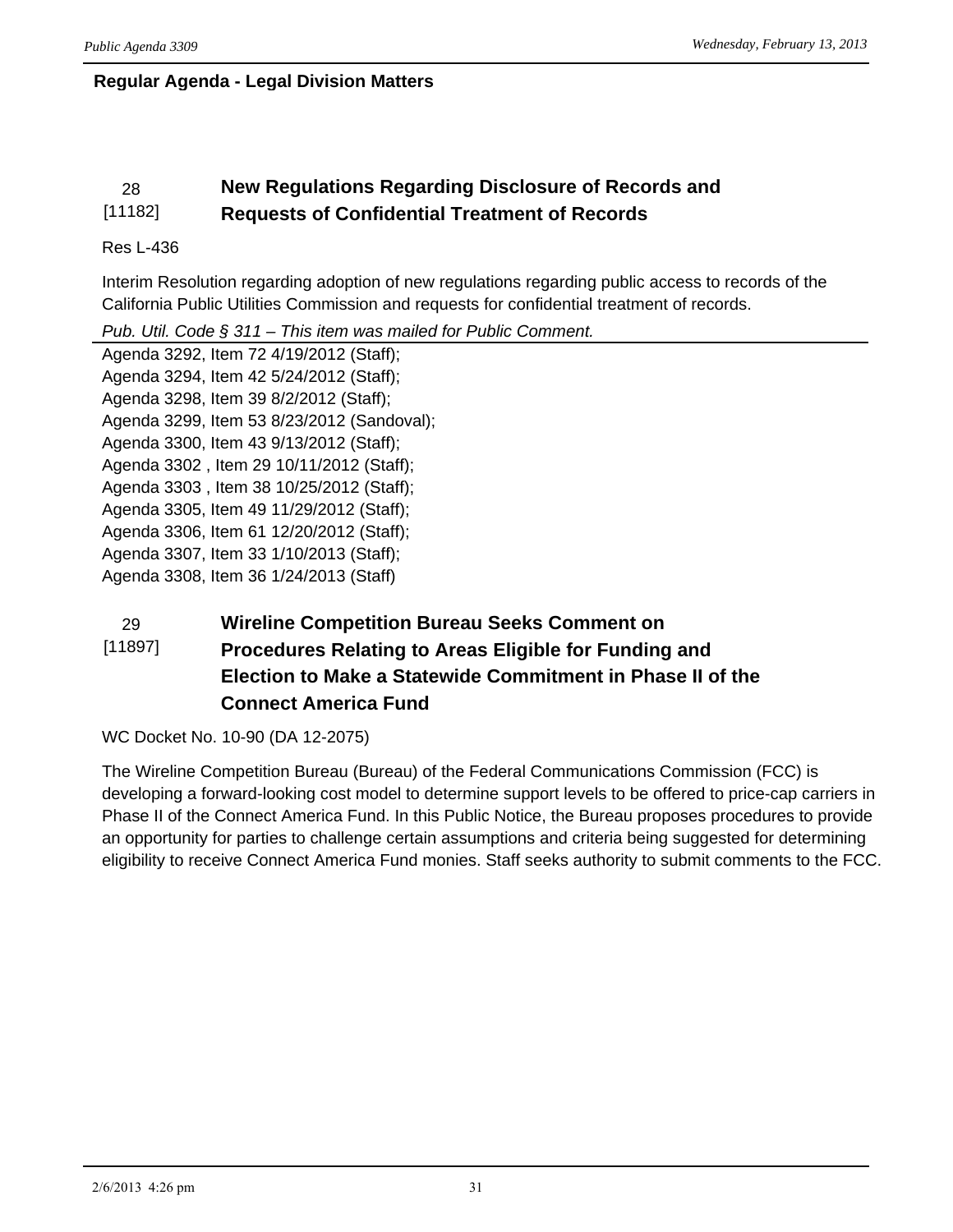#### **Regular Agenda - Legislative and Other Matters**

#### 30 **Energy: Energy Assessment: Nonresidential Buildings:**  [11890] **Financing**

#### AB 122 (Rendon)

This bill would provide a financing method for owners to pay for energy improvements to existing nonresidential buildings at lower rates than are currently available.

# 31 **Deaf and Disabled Telecommunications Program**

[11891]

SB 129 (Wright)

This bill would extend the sunset date for the Deaf and Disabled Telecommunications Program.

## 32 **Proposed Legislation on Excavation Penalties**

[11838]

This bill would strengthen the enforcement system for penalties against operators and excavators who negligently damage utility infrastructure while excavating.

<http://docs.cpuc.ca.gov/SearchRes.aspx?docformat=ALL&docid=46121369>

Agenda 3308, Item 43 1/24/2013 (Peevey)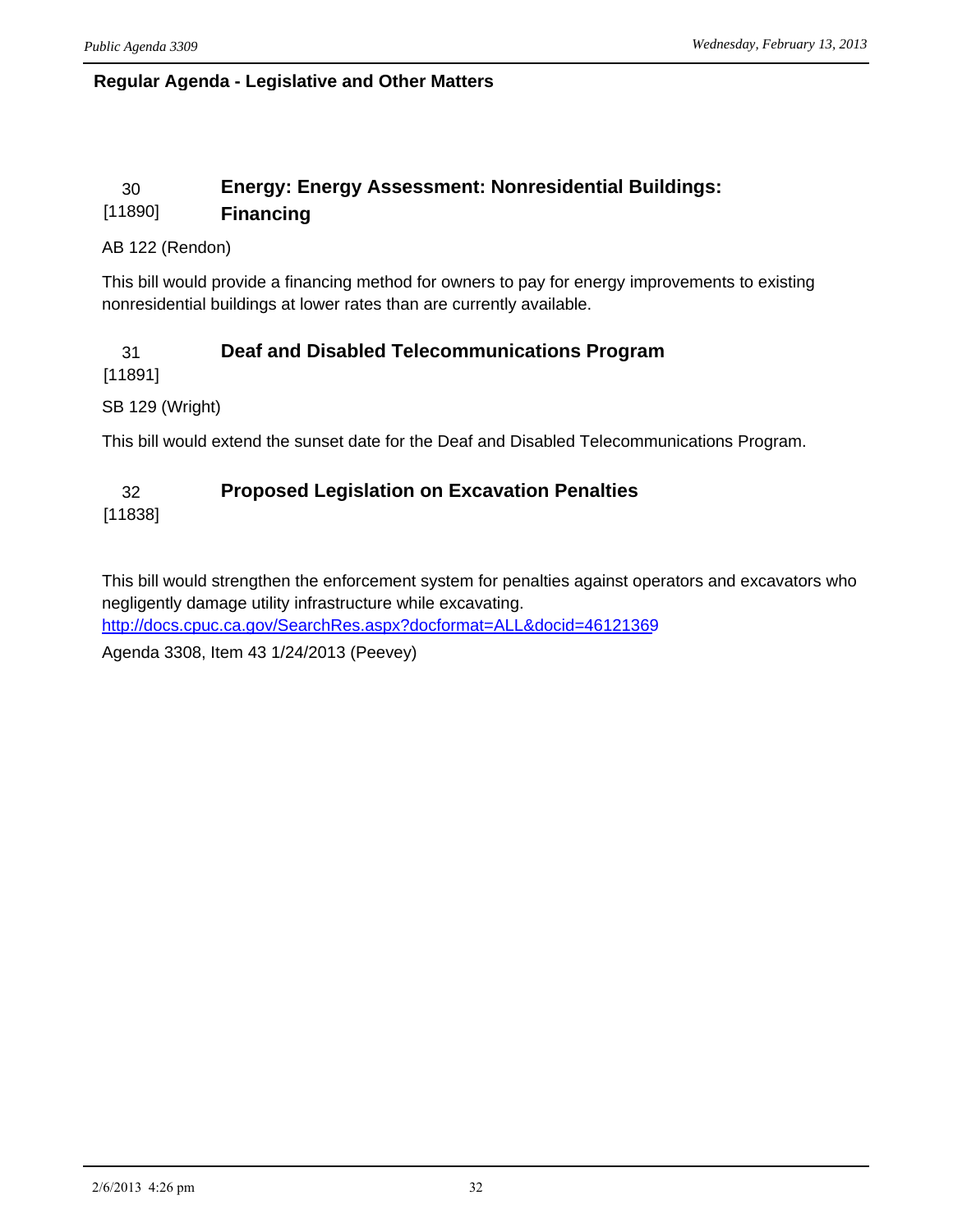# **Regular Agenda - Commissioner Reports**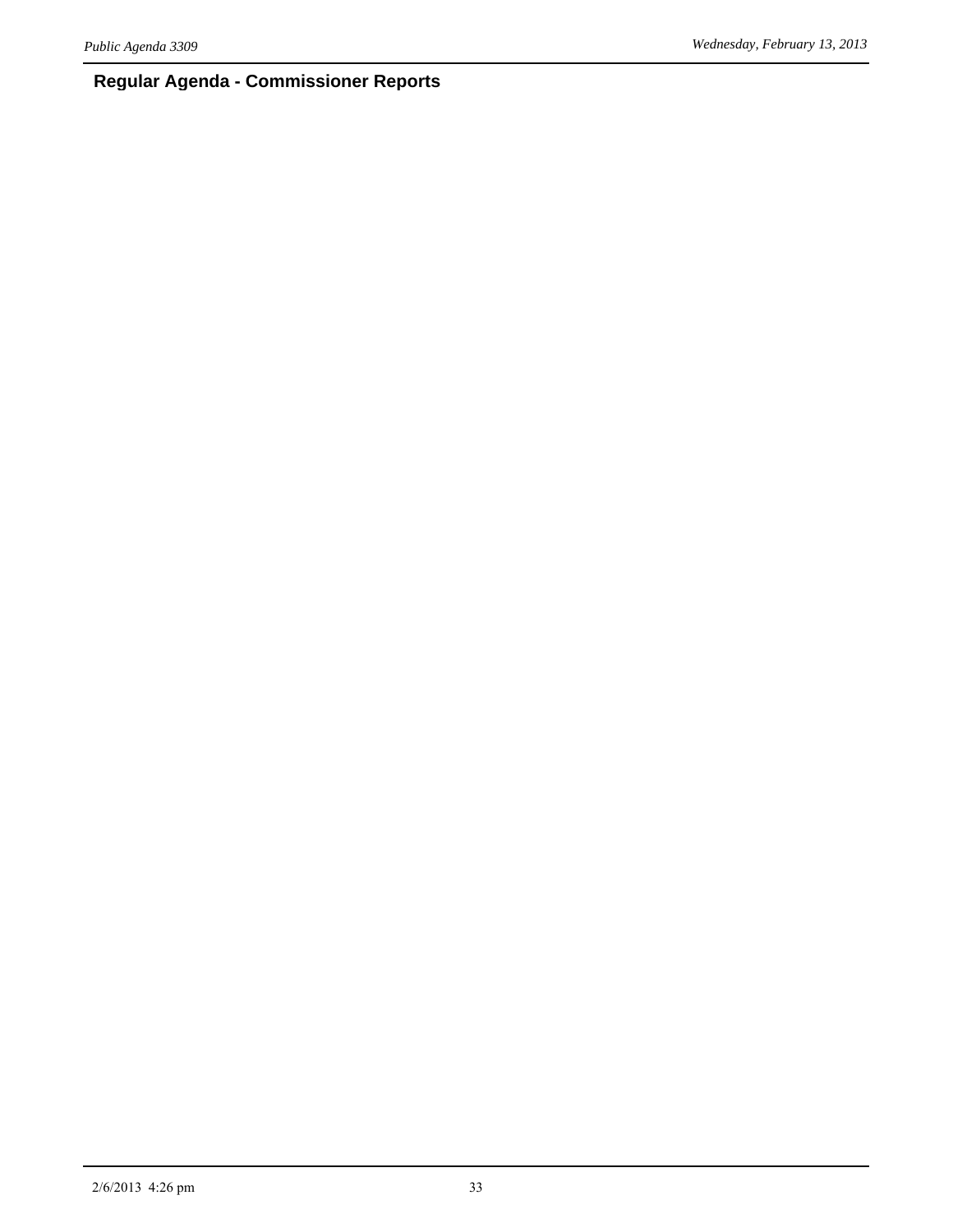#### **Regular Agenda - Management Reports and Resolutions**

# 33 **Chief Administrative Law Judge Clopton Report**

[11889]

Administrative Law Judges Division 2012 Annual Report and Accomplishments.

#### 34 **Report and Discussion by Safety and Enforcement Division**  [11866] **on Recent Safety Program Activities**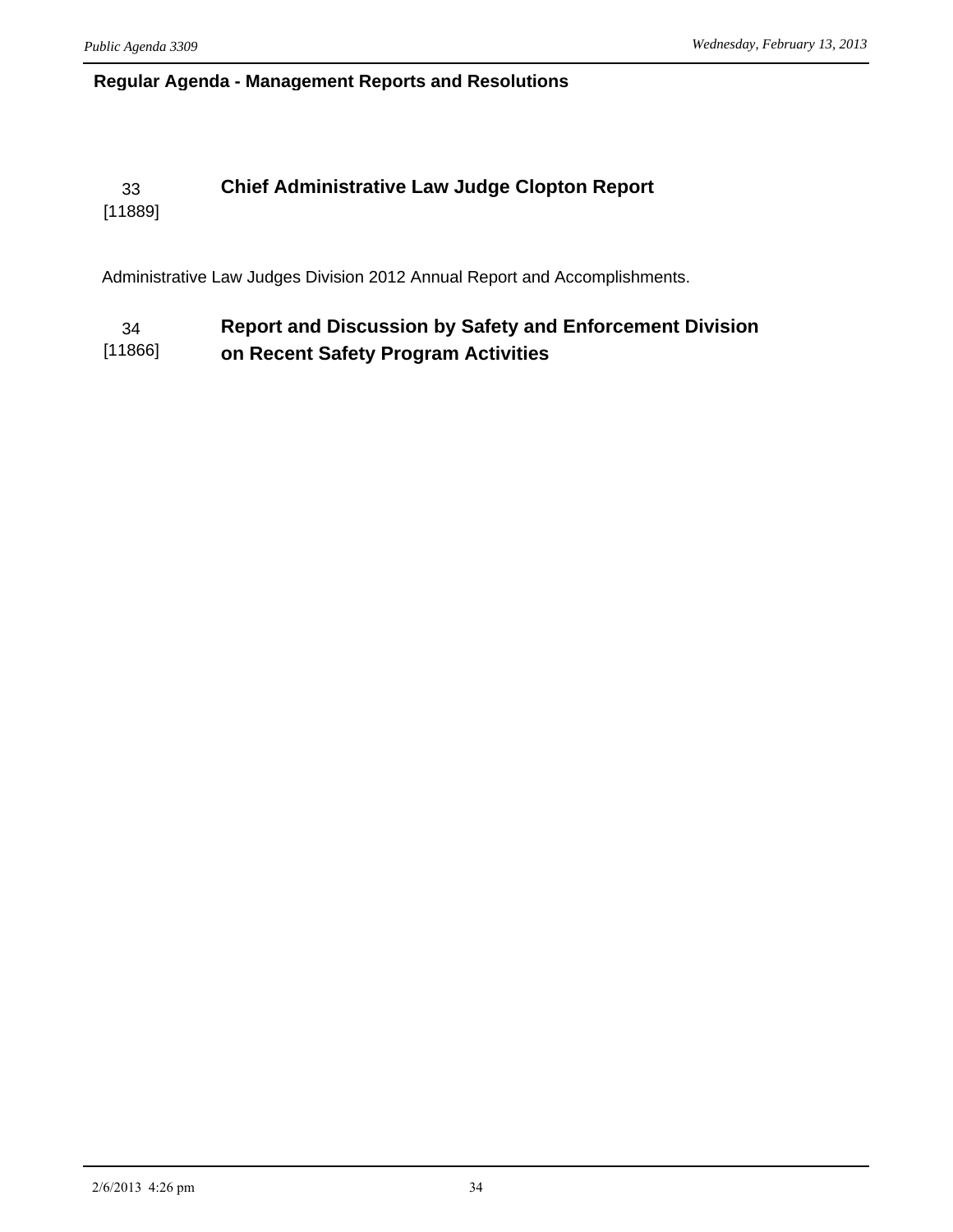#### **Closed Session**

*This notice is furnished under Government Code Sections 11125 and 11126.3. The Commission will meet in Closed Session following the Public Session of its regularly scheduled meeting. In the Closed Session, the Commission may consider personnel matters as provided under Government Code Section 11126(a), institution of proceedings or disciplinary actions against any person or entity under the jurisdiction of the Commission as provided under Government Code Sections 11126(d)(2) and 11126(e)(2)(C)(i), and pending litigation as provided under Government Code Section 11126(e). Additional items may be added to the closed session agenda pursuant to Gov. Code Section 11126.3(d). If in Closed Session the Commission votes to appoint, employ, or dismiss a public employee, the Commission will thereafter reconvene in Open Session to make the disclosures required by Government Code Sections 11125.2 and 11126.3(f).*

#### **Closed Session - Applications for Rehearing**

#### 35 **Conference with Legal Counsel - Application for Rehearing** [11859]

Compilation of applications for rehearing recently filed with the Commission.

*Gov. Code § 11126(e)(2)(B)(i), allows this item to be considered in Closed Session.*

#### 36 **Conference with Legal Counsel - Application for Rehearing** [11582]

R06-06-028

Disposition of application for rehearing of Decision 08-09-042 filed jointly by The Utility Reform Network and the Commission's Division of Ratepayer Advocates.

*Gov. Code § 11126(e)(2)(B)(i), allows this item to be considered in Closed Session.* Agenda 3308, Item 51 1/24/2013

# 37 **Conference with Legal Counsel - Application for Rehearing**

[11860]

C12-02-012

Disposition of application for rehearing of Decision (D) 12-08-031 filed by DCOR, LLC (DCOR). In D12-08-031, the Commission dismissed a complaint filed by DCOR against Southern California Edision Company (SCE) involving Tariff Rule 17D. In 2011, DCOR became aware that over a seven year period, SCE had erroneously billed it for 33 kilovolt (kV) service rather than less expensice 66 kV service at DCOR's Mandalay Onshore Separation Facility. At issue in the proceeding was SCE's liability to refund any overcharges due to the billing error.

*Gov. Code § 11126(e)(2)(B)(i), allows this item to be considered in Closed Session.*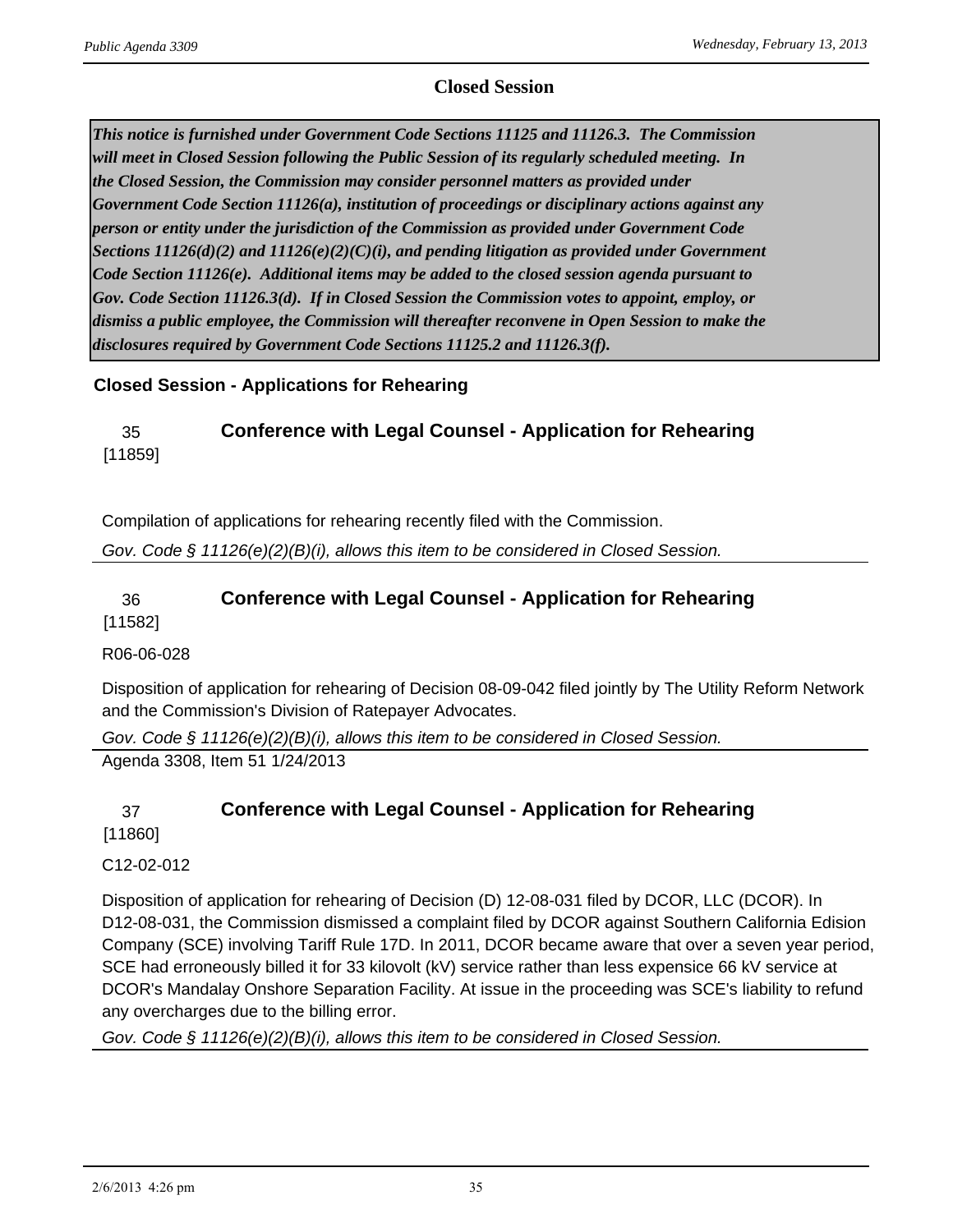Closed Session - Applications for Rehearing (continued)

## 38 **Conference with Legal Counsel - Application for Rehearing**

[11883]

#### A10-09-018

Application for Rehearing of Decision (D) 12-06-040, filed by the Division of Ratepayer Advocates. In D12-06-040, the Commission authorized California-America Water Company (Cal-Am) to implement the Carmel River Reroute and San Clemente Dam Removal Project (Project). The decision also authorizes Cal-Am to recover from ratepayers a return on the going forward forecasted expenses of the Project.

*Gov. Code § 11126(e)(2)(B)(i), allows this item to be considered in Closed Session.*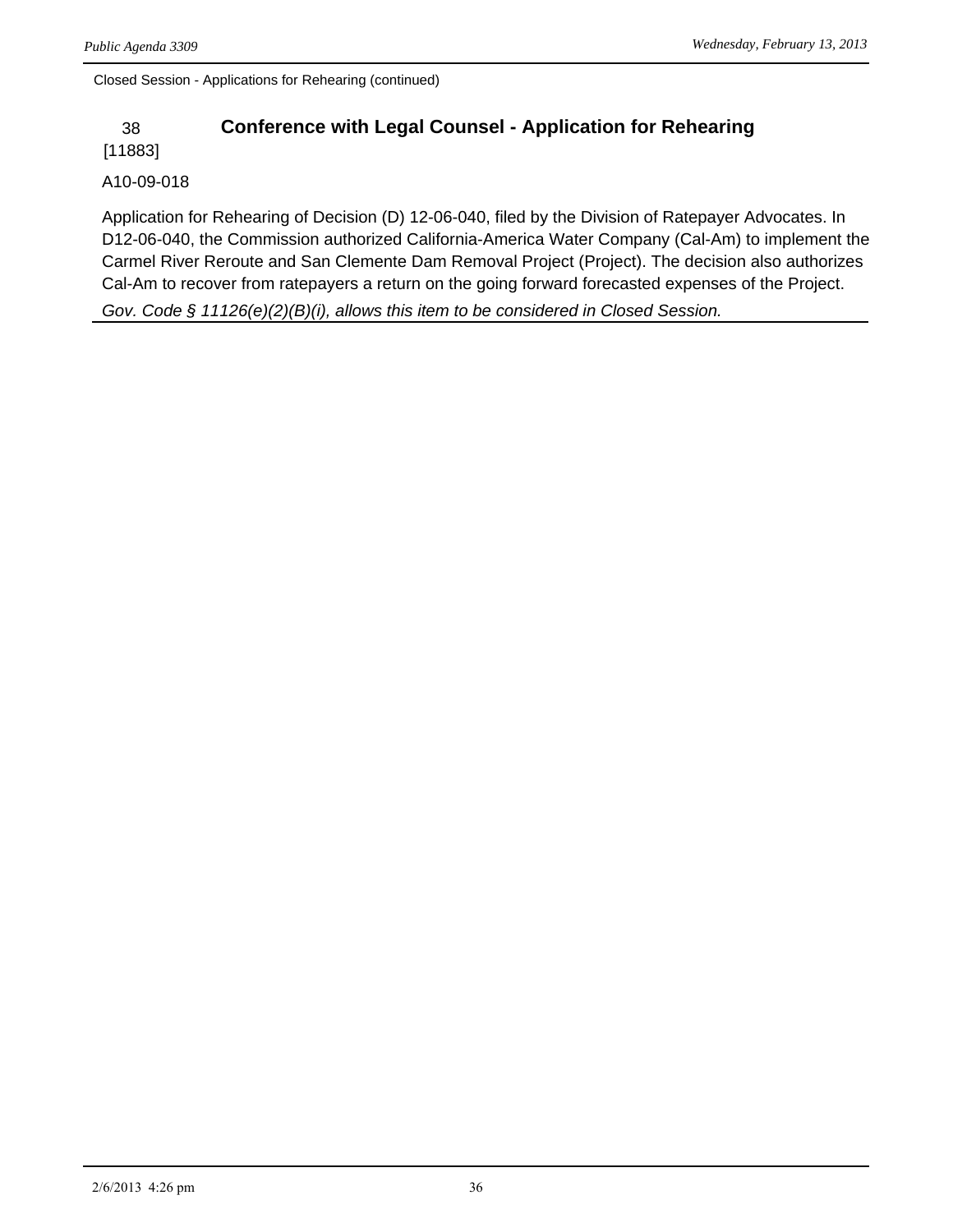#### **Closed Session - Initiation of Litigation - Non-Federal**

Consideration of possible Commission initiation of, or intervention in, litigation. *Gov. Code § 11126(e)(2)(C)(i) and/or § 11126(d)(2), allows this item to be considered in Closed Session.*

## 39 **Conference with Legal Counsel - Initiation of Litigation**

[11794]

I.\_\_\_\_\_\_\_\_\_\_\_

Deliberation on institution of investigation of proceedings or disciplinary actions against persons or entities under the Commission's jurisdiction. (Disclosure of the case name would fail to protect the private economic or business reputation of the person or entity if the proceeding or disciplinary actions is not commenced.)

*Gov. Code § 11126(e)(2)(C)(i), allows this item to be considered in Closed Session. Gov. Code § 11126(d)(2), allows this item to be considered in Closed Session.*

Agenda 3307, Item 40 1/10/2013; Agenda 3308, Item 52 1/24/2013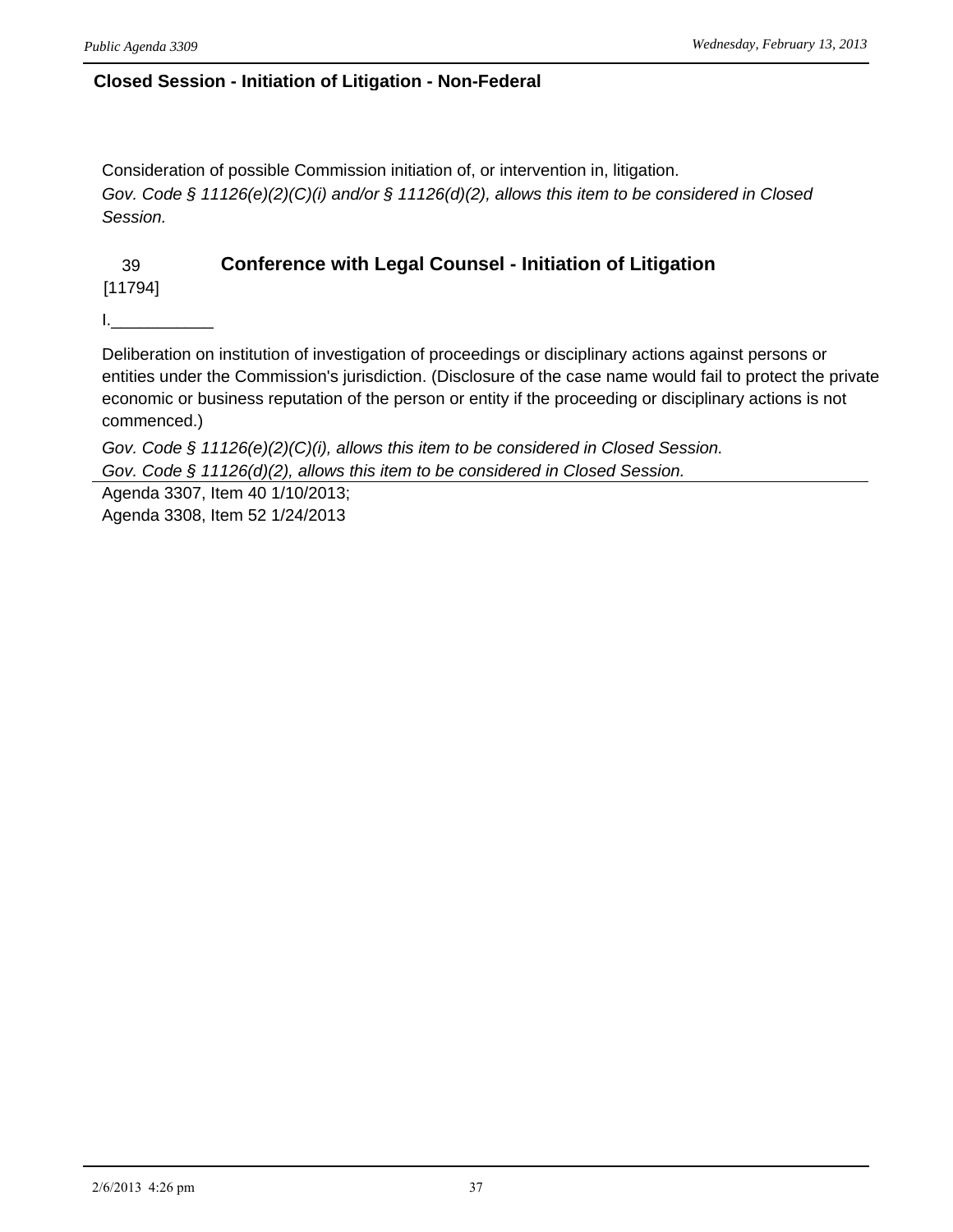#### **Closed Session - Threatened Litigation - Non-Federal**

Significant exposure to litigation

*Gov. Code § 11126(e)(2)(B), allows this item to be considered in Closed Session*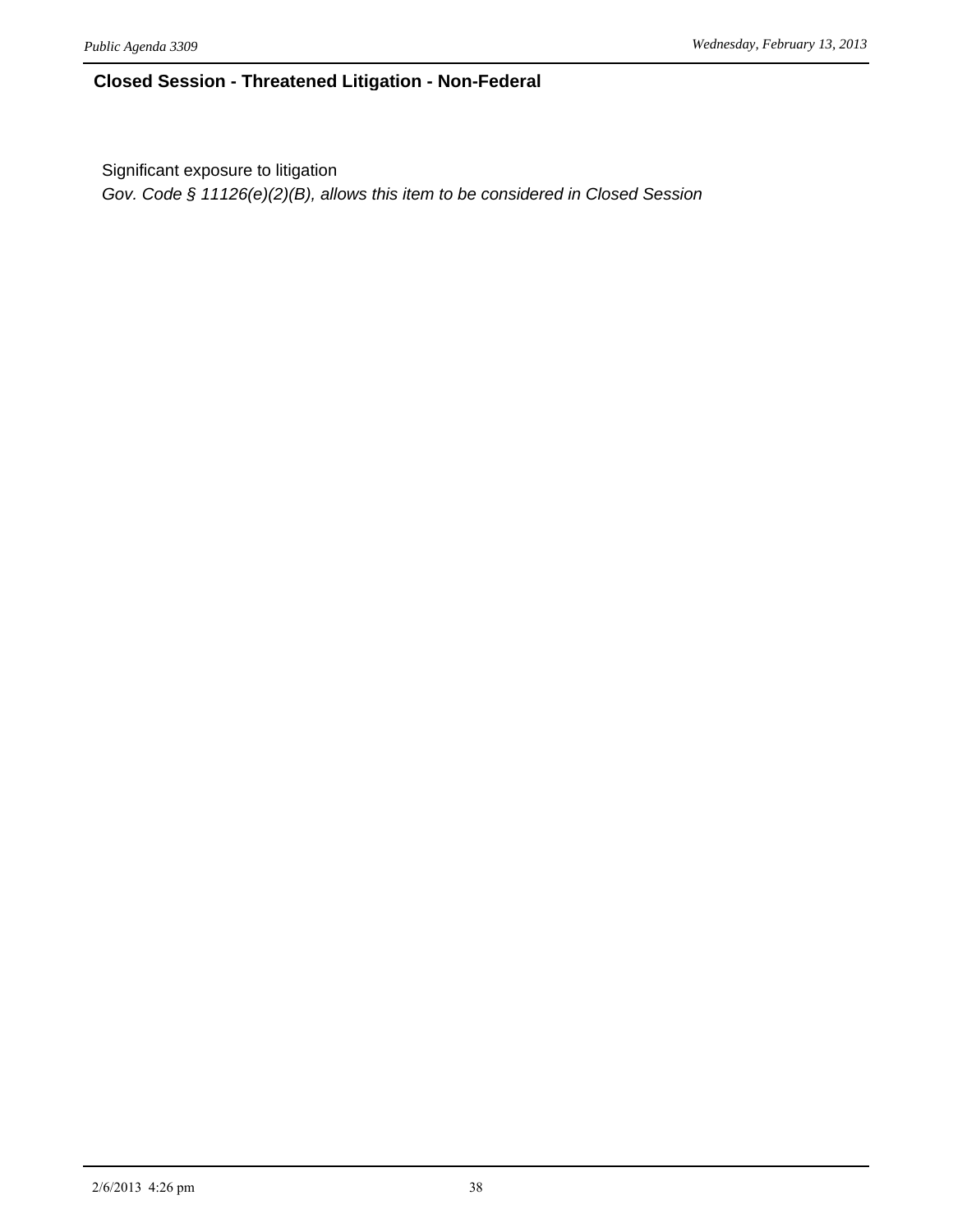# **Closed Session - Existing Litigation - Non-Federal**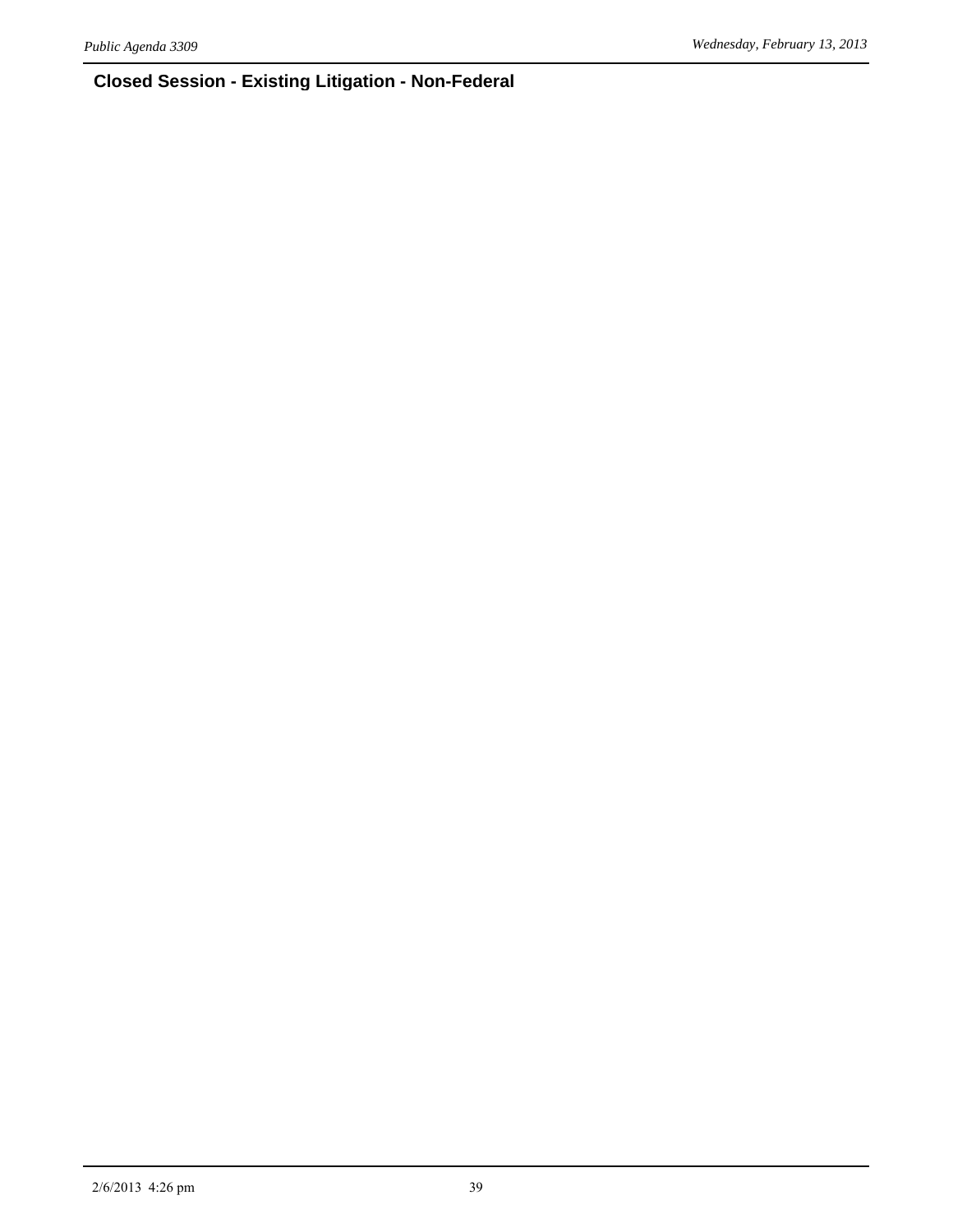#### **Closed Session - Threatened Litigation - Federal**

Significant exposure to litigation in federal agency or court proceedings. *Gov. Code § 11126(e)(2)(B), allows this item to be considered in Closed Session*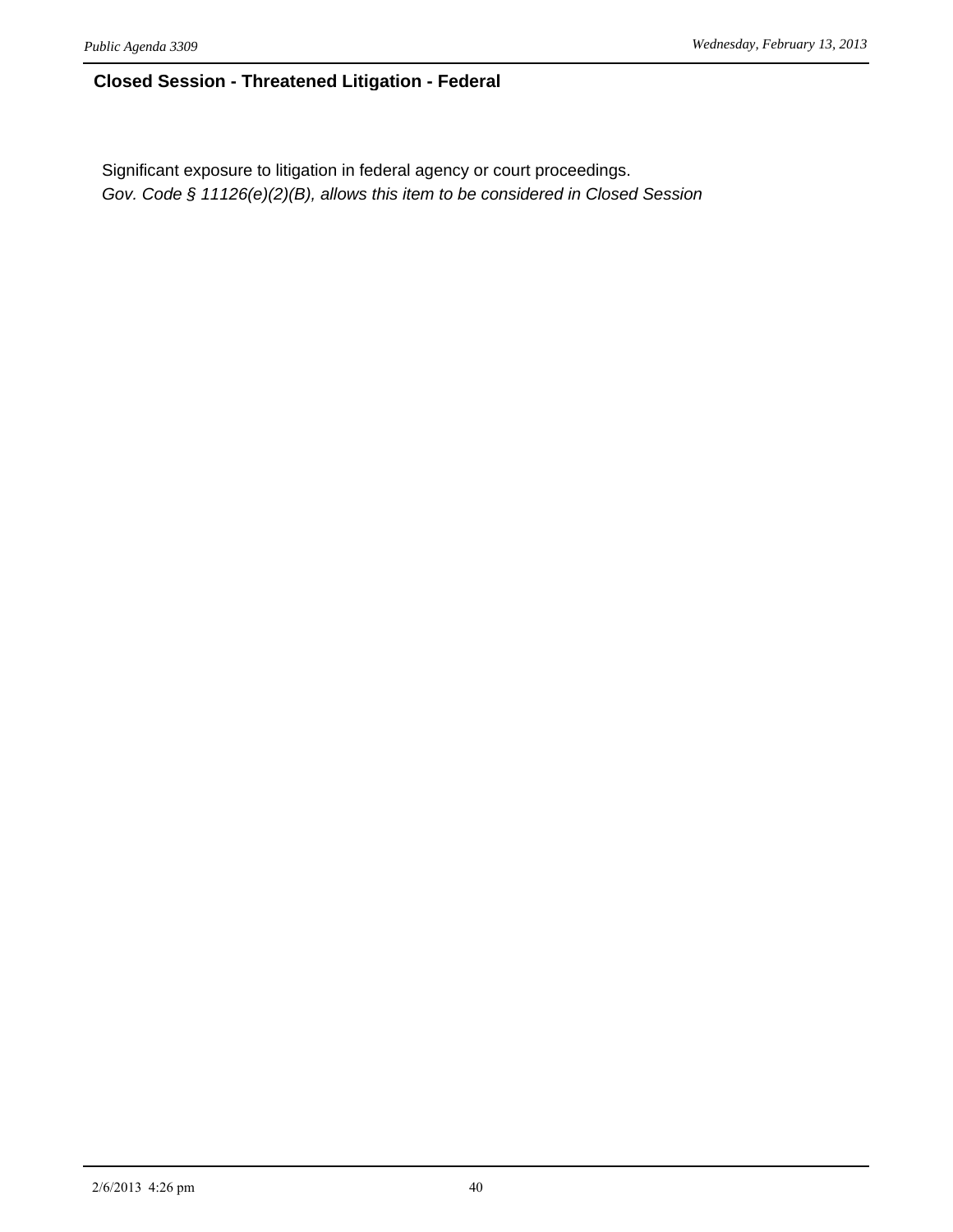#### **Closed Session - Initiation of Litigation - Federal**

Consideration of possible Commission initiation of, or intervention in, federal agency or court proceedings.

*Gov. Code § 11126(e)(2)(C)(i), allows this item to be considered in Closed Session.*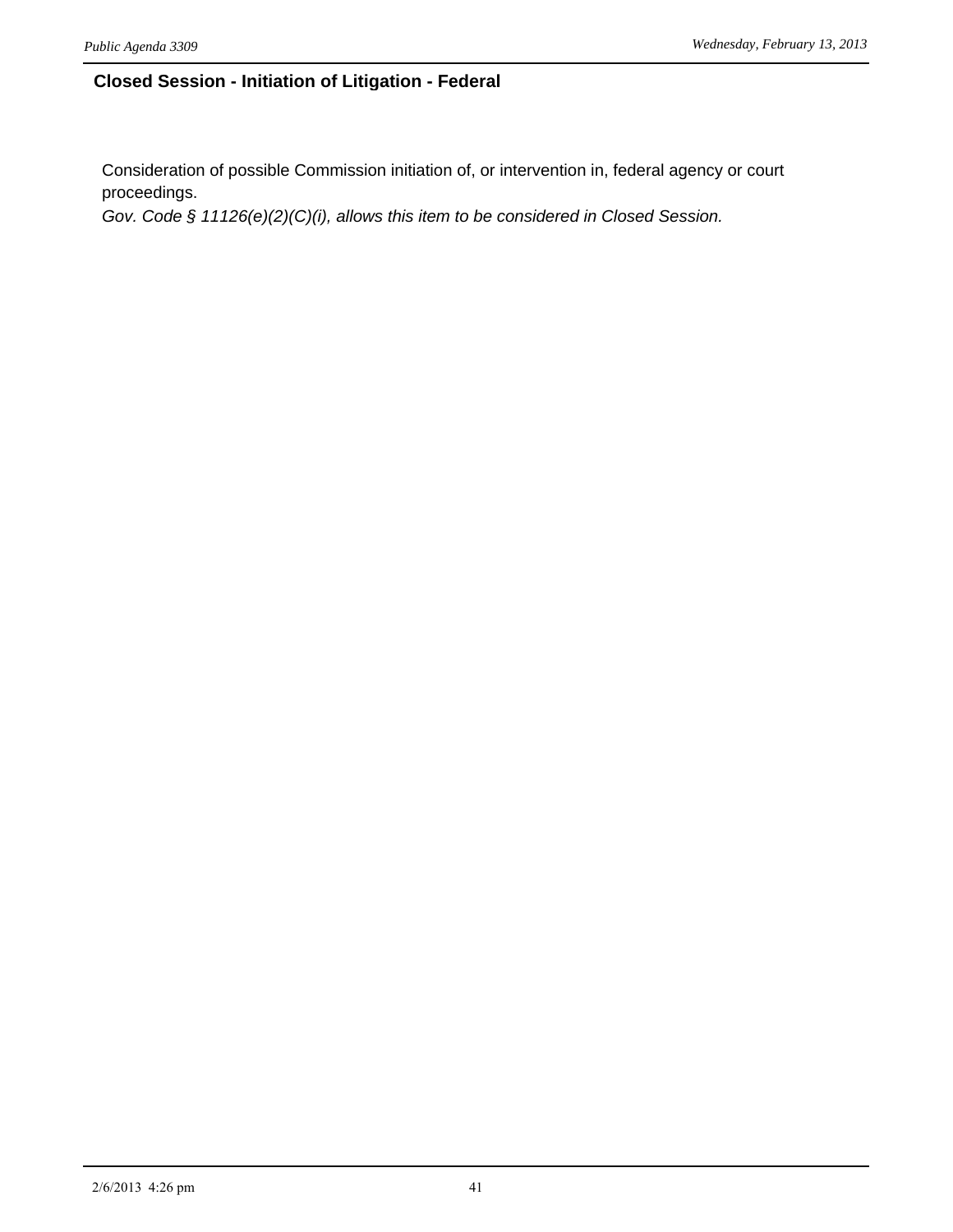## **Closed Session - Federal**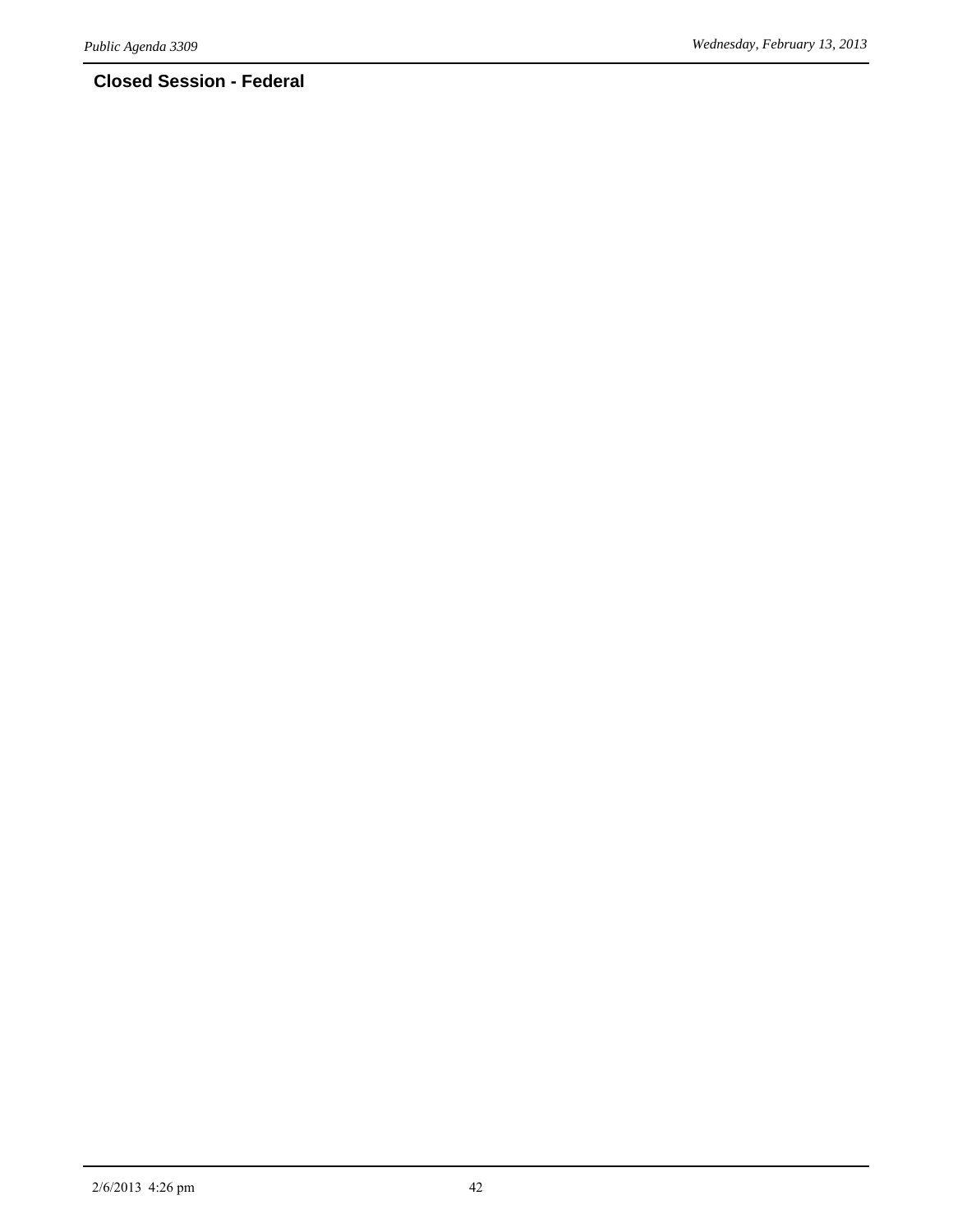#### **Closed Session - FERC Docket No. EL00-95-000, et al.**

Conference with Legal Counsel - Existing Litigation; San Diego Gas & Electric Co., FERC Docket No. EL00-95, Investigation of Practices of the California Independent System Operator and the California Power Exchange, FERC Docket EL00-98, and related dockets, CPUC v. FERC, Ninth Circuit Nos. 01-71051, et al., and 01-71934, et al., and related dockets.

*Gov. Code § 11126(e)(2)(A), allows this item to be considered in Closed Session.*